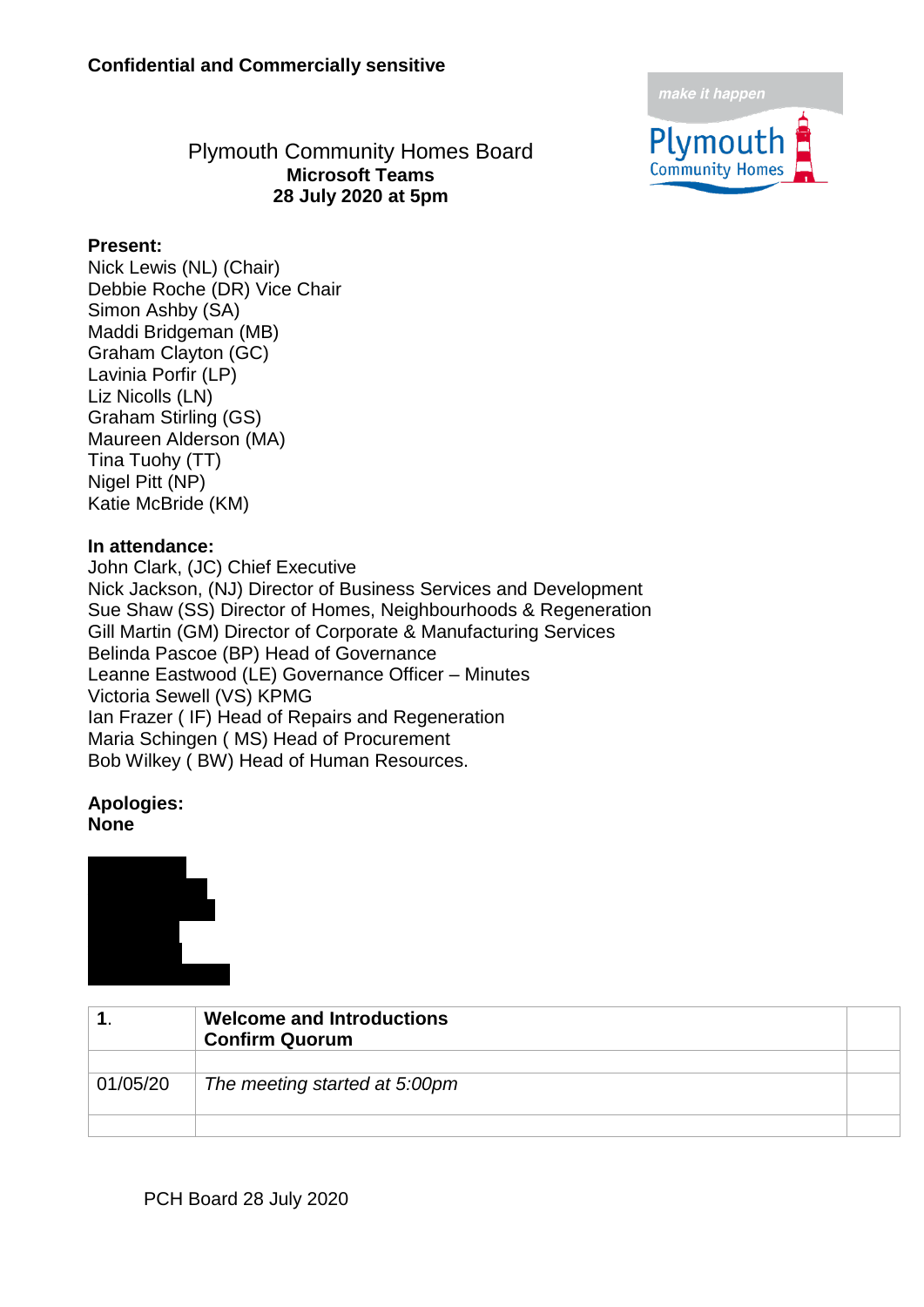| 02/05/20 | NL welcomed everyone to the meeting, which was confirmed as quorate and<br>went through the meeting protocol which included how to indicate that a<br>member wants to raise a question.                                                                                                                                                                                                                                                                                                                            |  |
|----------|--------------------------------------------------------------------------------------------------------------------------------------------------------------------------------------------------------------------------------------------------------------------------------------------------------------------------------------------------------------------------------------------------------------------------------------------------------------------------------------------------------------------|--|
|          | All Board members had been given the opportunity to ask questions before<br>the meeting via email and responses to those questions had been circulated<br>to all Board members ahead of the meeting and are included as<br>questions/answers within these meeting minutes.                                                                                                                                                                                                                                         |  |
|          | This meeting was being observed by shortlisted candidates for the two<br>Independent Board Member position which will be available once KM & MA<br>step down. With this in mind it was important to note that this would be KM &<br>MA's last Board meeting.                                                                                                                                                                                                                                                       |  |
|          | This would also be BW's last meeting as he was retiring as Head of HR &<br>SS's last meeting as she was leaving her post of Director of Homes,<br>Neighbourhoods & Regeneration. The Board thanked each of them for their<br>contributions.                                                                                                                                                                                                                                                                        |  |
|          |                                                                                                                                                                                                                                                                                                                                                                                                                                                                                                                    |  |
| 2.       | <b>Apologies for Absence</b>                                                                                                                                                                                                                                                                                                                                                                                                                                                                                       |  |
| 02/05/20 | No Apologies for Absence had been received and all members attended the<br>meeting via video link.                                                                                                                                                                                                                                                                                                                                                                                                                 |  |
|          |                                                                                                                                                                                                                                                                                                                                                                                                                                                                                                                    |  |
| 3.       | <b>Declarations of Interest</b>                                                                                                                                                                                                                                                                                                                                                                                                                                                                                    |  |
| 03/05/20 | The guidance on declaring an interest was noted.                                                                                                                                                                                                                                                                                                                                                                                                                                                                   |  |
|          | GS, MB, SA and NJ declared an interest, as Board members of Plymouth<br>Community Homes Manufacturing Services Ltd, in the agenda item on<br>Manufacturing (item 14.1).                                                                                                                                                                                                                                                                                                                                            |  |
|          |                                                                                                                                                                                                                                                                                                                                                                                                                                                                                                                    |  |
| 4.       | Minutes of the Previous Meeting. 19 May 2020                                                                                                                                                                                                                                                                                                                                                                                                                                                                       |  |
|          |                                                                                                                                                                                                                                                                                                                                                                                                                                                                                                                    |  |
| 04/05/20 | The minutes from the meeting on the 19 May 2020 were considered and it<br>was <b>agreed</b> that they were an accurate record of the meeting. It was noted<br>that all papers were published in the same manner as normal and board<br>members were given an opportunity to submit questions relating to the<br>papers being presented by email. The responses to these questions had<br>been circulated to all Board members before the meeting and were included<br>in these minutes as a record of the meeting. |  |
| 5        | Redacted written resolutions of Previous meeting 19 May 2020.                                                                                                                                                                                                                                                                                                                                                                                                                                                      |  |
|          |                                                                                                                                                                                                                                                                                                                                                                                                                                                                                                                    |  |
|          |                                                                                                                                                                                                                                                                                                                                                                                                                                                                                                                    |  |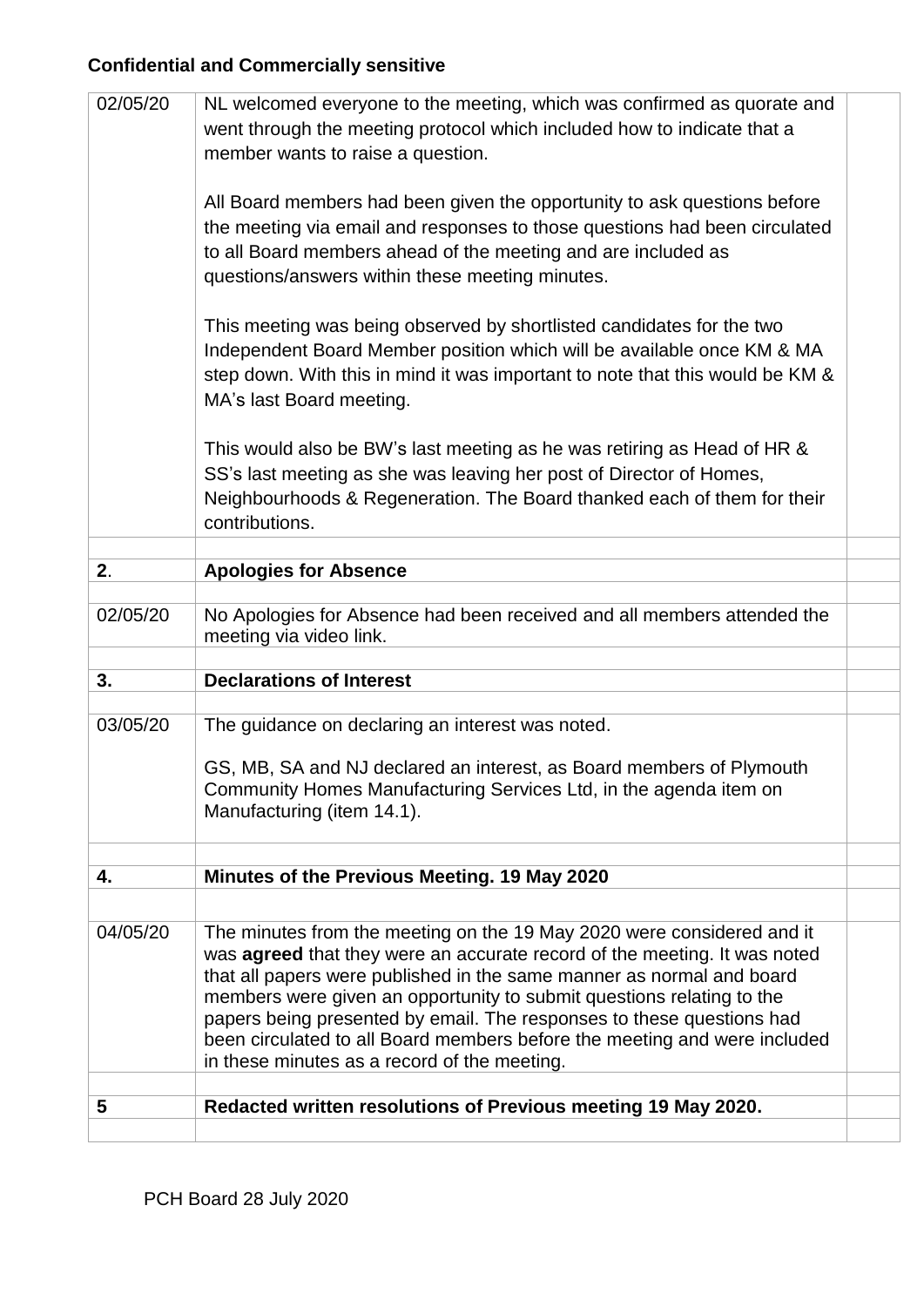| 05/05/20         | The proposed redactions were reviewed and approved by the PCH Board<br>these will be published on the PCH Website in line with the PCH<br>Transparency policy.                                                                                                                                  |  |
|------------------|-------------------------------------------------------------------------------------------------------------------------------------------------------------------------------------------------------------------------------------------------------------------------------------------------|--|
| 6.<br>06/05/20   |                                                                                                                                                                                                                                                                                                 |  |
| $\overline{7}$ . | <b>Minute Action and Resolution Tracker.</b>                                                                                                                                                                                                                                                    |  |
| 07/05/20         | The Minute action and resolution tracker was reviewed and it was noted that<br>the outstanding items had been reviewed as requested. These were<br>discussed and a further three items were updated and closed as completed.<br>The updated version would be brought to the next Board meeting. |  |
| 8.<br>08/05/20   | <b>Decisions since last meeting- None</b>                                                                                                                                                                                                                                                       |  |
| 9.<br>09/05/20   | Briefing papers since last meeting:- None                                                                                                                                                                                                                                                       |  |
| 10.<br>10/05/20  | <b>Chairs Urgent Business - There was no Chair's Urgent Business.</b>                                                                                                                                                                                                                           |  |
| 11.<br>11/05/20  | <b>Committee Minutes Circulated-</b><br>29 April PCHMS<br>1 May CFC<br>14 July PCHR & PCHE                                                                                                                                                                                                      |  |
| 12<br>12/05/20   | CFC Update 1 May 2020 – This update had already been provided at the<br>Board meeting on the 19 May 2020 and a copy of the draft minutes was<br>included in the board paper pack.                                                                                                               |  |
| 13               | Development Chairs Update 23 July 2020                                                                                                                                                                                                                                                          |  |
| 13/05/20         | NP had provided the Board with an update on the development committee<br>meeting on the 23 July 2020. This had been circulated to Board members<br>and was included in the board pack for future reference.                                                                                     |  |
| 14               | <b>Manufacturing Services update 22 July 2020.</b>                                                                                                                                                                                                                                              |  |
| 14.1             | Manufacturing Services Update paper. - Redacted as Commercially<br>sensitive.                                                                                                                                                                                                                   |  |
| 14/05/20         | GM presented the report which provided an update on the actions taken to<br>date following the decisions on 19 May 2020 to close the Manufacturing<br>Unit.                                                                                                                                     |  |
|                  | In terms of staffing since the report had been written there were now 18 staff                                                                                                                                                                                                                  |  |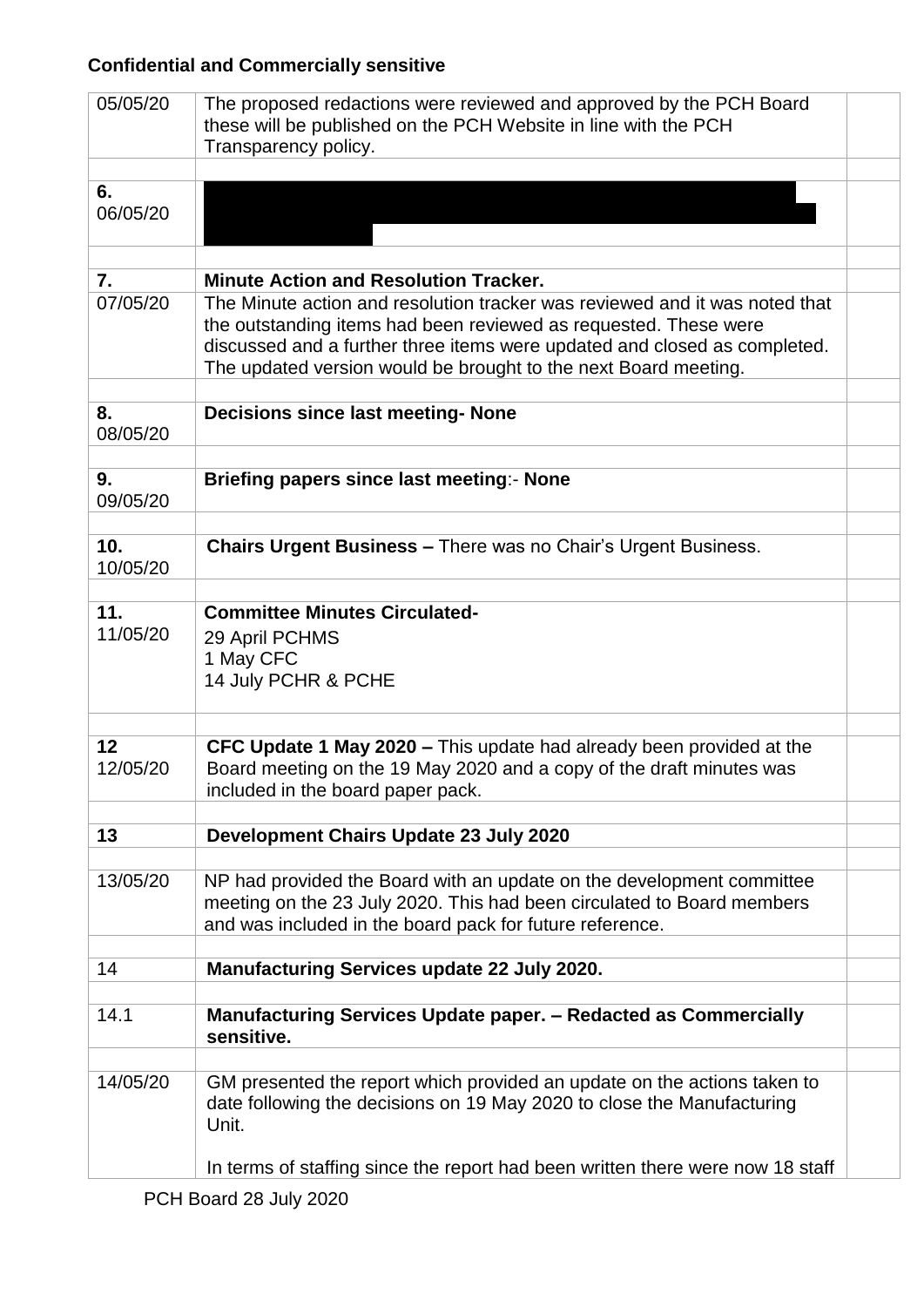|          | who have found alternative roles within PCH and 12 staff had applied for<br>VR. We have had interest in the window factory and this would also see 13<br>staff transferred under TUPE to the new company.                                                                                                                                                                                    |  |
|----------|----------------------------------------------------------------------------------------------------------------------------------------------------------------------------------------------------------------------------------------------------------------------------------------------------------------------------------------------------------------------------------------------|--|
|          | The progress of the outstanding orders and collection of debts was attached<br>as Appendix A but in essence showed that the works outstanding, which<br>would produce a profit, were almost completed and invoices had either been<br>raised or are due to be shortly.                                                                                                                       |  |
|          |                                                                                                                                                                                                                                                                                                                                                                                              |  |
|          |                                                                                                                                                                                                                                                                                                                                                                                              |  |
| 15/05/20 | As a result of questions the following was discussed and clarified:<br>The Project Team will continue to work to support the closure of PCHMS by<br>end of August and the exit from Prince Rock Depot by end of November.<br>There will be some expenditure to ensure the site is handed back within the<br>agreements of our lease.                                                         |  |
|          | Clarification was provided that the interested party is for the window factory<br>not the sign shop however there is some interest in relation to the Sign Shop<br>equipment and viewings are underway                                                                                                                                                                                       |  |
| 16/05/20 | The PCH Board noted the progress made to date.                                                                                                                                                                                                                                                                                                                                               |  |
|          |                                                                                                                                                                                                                                                                                                                                                                                              |  |
| 15       | PCH Regeneration and Energy Board Chairs update                                                                                                                                                                                                                                                                                                                                              |  |
|          |                                                                                                                                                                                                                                                                                                                                                                                              |  |
| 17/05/20 | The PCH Regeneration & Energy Boards met on the 14 July 2020. They<br>reviewed the Statutory Accounts and approved them for signing at this<br>meeting. It was also noted that there would be a review of membership of<br>the Regeneration Board to consider expanding the membership from just<br>Executive Directors to ensure it has sufficient skills as we move into<br>potential OMS. |  |
|          |                                                                                                                                                                                                                                                                                                                                                                                              |  |
| 16.      | ARC Chair's Update 21 July 2020 including items which are being<br>brought to this meeting for Board approval.                                                                                                                                                                                                                                                                               |  |
|          |                                                                                                                                                                                                                                                                                                                                                                                              |  |
| 18/05/20 | SA provided an update to the Board on the recent ARC meeting that took<br>place on the 21 July 2020 via Microsoft teams.                                                                                                                                                                                                                                                                     |  |
|          | This included a number of items which were brought to this meeting for<br>approval. In particular the Statutory Accounts which had been reviewed by<br>the committee who were recommending that they are approved and signed<br>by Board this evening.                                                                                                                                       |  |
|          |                                                                                                                                                                                                                                                                                                                                                                                              |  |
| 16.1     | ARC Item 10: Internal Controls assurance report.                                                                                                                                                                                                                                                                                                                                             |  |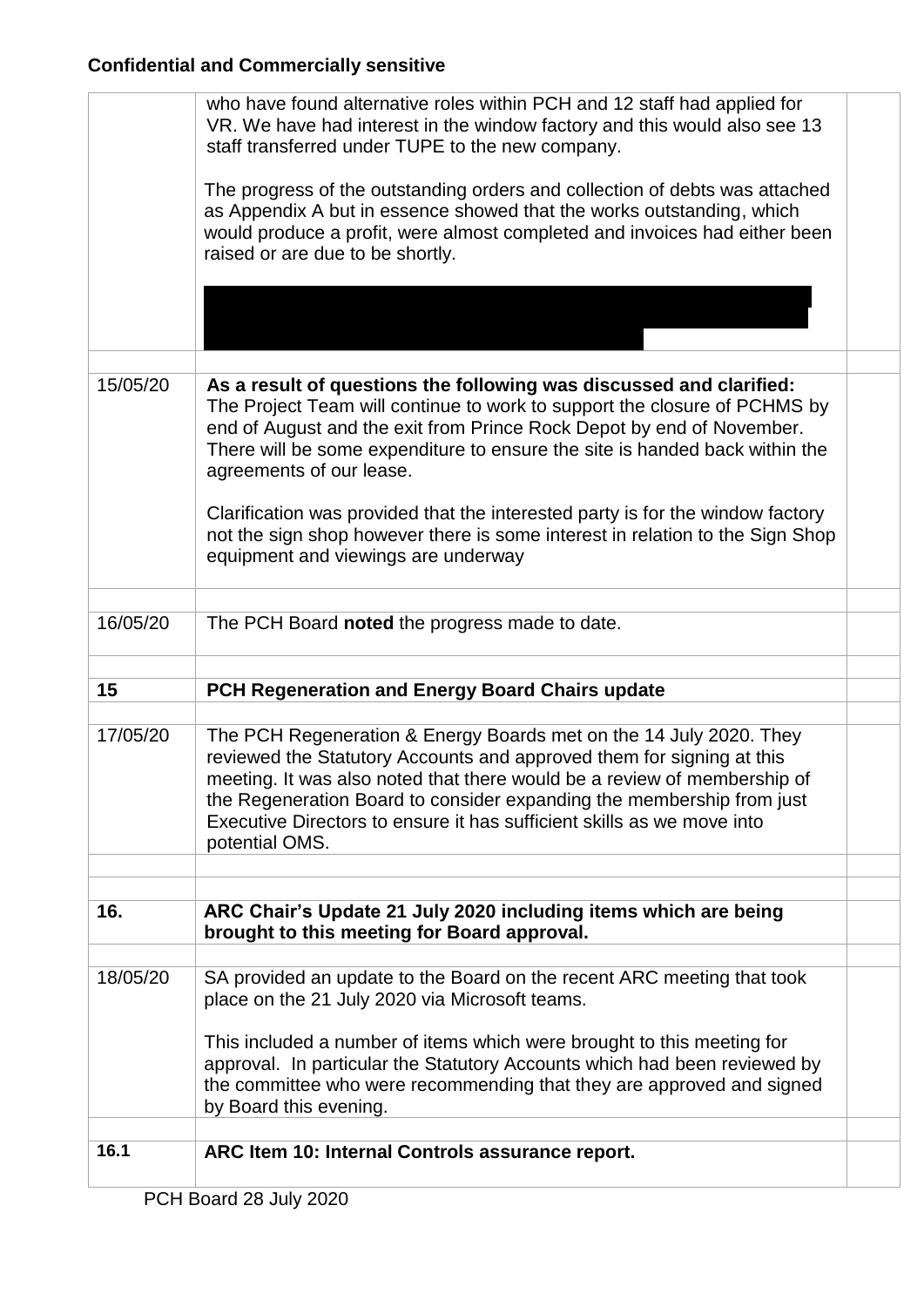| 19/05/20 | The purpose of this report was to provide assurance to the Board on the<br>effectiveness of the Association's systems of internal control. It included<br>assurance on PCH and its subsidiaries, PCH Manufacturing Services, PCH<br>Regeneration and PCH Energy. The report had been scrutinised by Audit<br>and Risk at its meeting on 21 July 2020.                                                                                                                                                                                                                                                                                                                                                                                                                                                          |  |
|----------|----------------------------------------------------------------------------------------------------------------------------------------------------------------------------------------------------------------------------------------------------------------------------------------------------------------------------------------------------------------------------------------------------------------------------------------------------------------------------------------------------------------------------------------------------------------------------------------------------------------------------------------------------------------------------------------------------------------------------------------------------------------------------------------------------------------|--|
|          |                                                                                                                                                                                                                                                                                                                                                                                                                                                                                                                                                                                                                                                                                                                                                                                                                |  |
| 20/05/20 | The following questions were raised and answered:<br>LP: Resident Scrutiny: Do we have a Plan B or another strategy to continue<br>the implementation of the new approach around scrutiny activity? I know that<br>it might be difficult to move only to an online process as not everyone<br>involved would have access to resources or would feel comfortable with it.<br>Do we take into a consideration mixed ways of the full implementation,<br>please?                                                                                                                                                                                                                                                                                                                                                  |  |
|          | Response:<br>The plan with the Scrutiny Steering Group is to move to virtual meetings $-$ as<br>a standing group of people who are appointed to that group it is possible to<br>ensure that they have the technology support to do this - for example, we<br>can consider loaning equipment in the same way as we do for Board<br>members.                                                                                                                                                                                                                                                                                                                                                                                                                                                                     |  |
|          | The Task and Finish groups are more of a challenge, as by their nature they<br>will involve a range of people and we want to ensure that people are able to<br>participate irrespective of their access to technology. Helen Ryan, whose<br>team manages the Task and Finish Group process is giving some thought to<br>how this could work.                                                                                                                                                                                                                                                                                                                                                                                                                                                                   |  |
|          | The Resident Involvement Coordinators have trialled virtual resident's<br>associations meetings and are confident that a virtual Task and Finish Group<br>could work with some amendments. Plan A included online and paper-based<br>involvement of the Tenants Panel and could again be worked with some<br>amendments. The challenge is how we would amend the face to face work<br>that saw recruitment to and engagement in the scrutiny review by a wide<br>demographic of tenants, including those not online or without access to<br>email accounts. We are currently working towards re-opening of some<br>community facilities and returning some limited face to face services and the<br>$\sin -$ and the suggested timetable $-$ is to ensure we reach a similar<br>demographic through this work. |  |
| 21/05/20 | DR: Tenancy Fraud: How much does the investigation of Tenancy Fraud<br>allegations cost us in terms of legal fees and staff time, on average? I<br>appreciate that the variables in each case are different.                                                                                                                                                                                                                                                                                                                                                                                                                                                                                                                                                                                                   |  |
|          | Response: Tenancy fraud costs are indeed variable, however the key point<br>is that the Devon Audit Partnership is the prosecuting body, with PCC's team<br>carrying out much of the investigation work alongside our staff. PCH's costs                                                                                                                                                                                                                                                                                                                                                                                                                                                                                                                                                                       |  |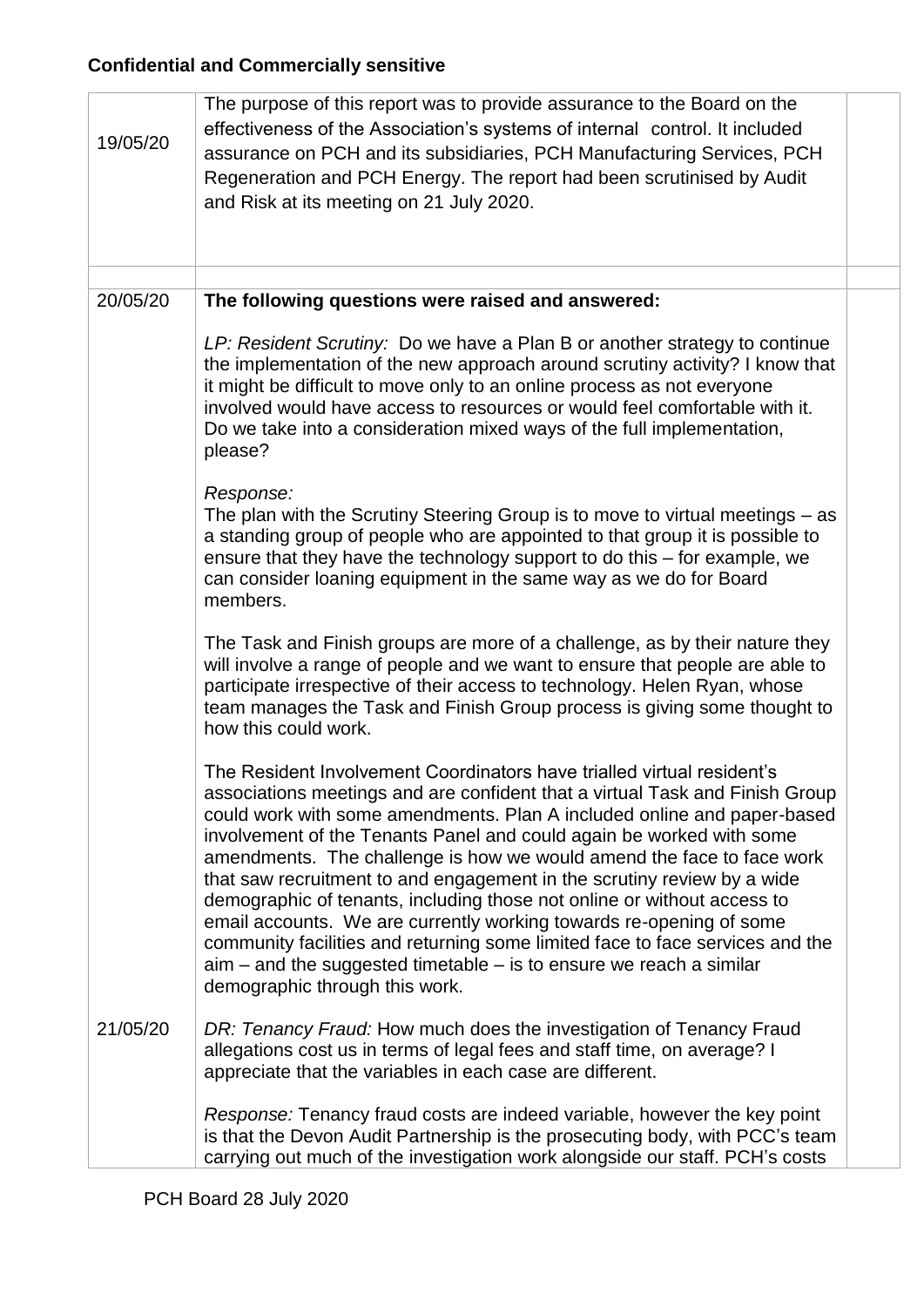|          | are therefore housing and tenancy staff time, attending Court as witnesses<br>along with the cost of putting a void property back into letting.                                                                                                                                                                                                                         |  |
|----------|-------------------------------------------------------------------------------------------------------------------------------------------------------------------------------------------------------------------------------------------------------------------------------------------------------------------------------------------------------------------------|--|
|          | DR: Tenancy Fraud: Of the perpetrators losing their tenancy as a<br>consequence of TF, how many return to us via DHC, if any? Do we place<br>identifying markers or other, on their case files as with other concerns, e.g.<br>perpetrator of ASB?                                                                                                                      |  |
|          | Response: We do look thoroughly into each applicant's housing journey, and<br>should pick up if someone previously acted fraudulently. People's situations<br>change over time, and so the stark fact that they had been convicted of fraud<br>in the past would not, in itself, be a reason not to house.                                                              |  |
|          | DR: Tenancy Fraud: Can we continue with the TF campaign as I feel many<br>people's lives are going to be affected by a great number of factors through<br>the new way of living and may feel tempted to take desperate measures to<br>help survive?                                                                                                                     |  |
|          | Response: We will continue to participate in heightening awareness of<br>tenancy fraud as it is vital to house those in need, according to the allocation<br>rules in force at the time.                                                                                                                                                                                |  |
| 22/05/20 | The PCH Board:                                                                                                                                                                                                                                                                                                                                                          |  |
|          | 1) Noted that Audit and Risk Committee discussed this report at its meeting<br>on the 21 May 2020                                                                                                                                                                                                                                                                       |  |
|          | 2) Accepted the contents of this report as assurance of the effectiveness of<br>the internal controls framework                                                                                                                                                                                                                                                         |  |
| 16.2     | <b>ARC Item 11 Statutory Accounts</b>                                                                                                                                                                                                                                                                                                                                   |  |
|          |                                                                                                                                                                                                                                                                                                                                                                         |  |
| 23/05/20 | NJ presented the consolidated statutory accounts of Plymouth Community<br>Homes for the year ended 31 March 2020, which had been prepared by the<br>finance team and audited by the external auditors, KPMG. The accounts<br>were unqualified and had been given a clean bill of health.                                                                                |  |
|          | The Audit and Risk Committee have reviewed the accounts and recommend<br>them to the Board for approval for signing along with the Management letters<br>for PCH and its subsidiary companies.                                                                                                                                                                          |  |
|          | For the March 2020 accounts the Covid-19 pandemic had replaced<br>uncertainties surrounding Brexit as the greatest concern for the British<br>economy. In arriving at their conclusion KPMG considered the impact of<br>Covid-19 on each of our companies and were satisfied that, with the<br>exception of PCH Manufacturing, PCH had taken the steps to safeguard the |  |
|          |                                                                                                                                                                                                                                                                                                                                                                         |  |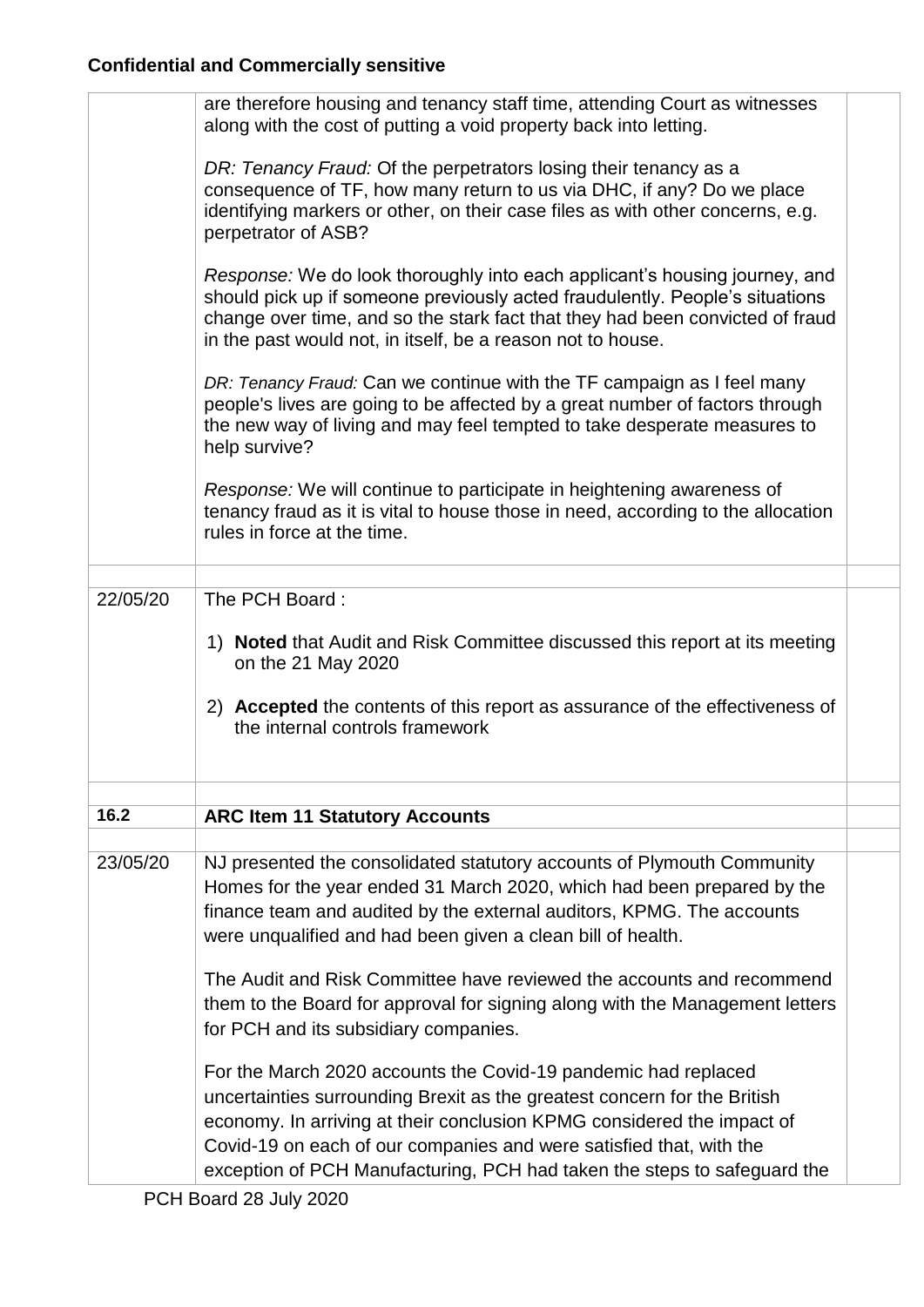|          | business as far as was possible. THe PCH Manufacturing accounts alone<br>were therefore prepared on a non going concern basis.                                                                                                                                       |  |
|----------|----------------------------------------------------------------------------------------------------------------------------------------------------------------------------------------------------------------------------------------------------------------------|--|
|          | The statutory accounts will be released in glossy format for the second time<br>this year. This will include pictures and graphics to make the accounts easy<br>for investors to read and to highlight the key messages.                                             |  |
|          | KPMG highlighted an amendment to the key accounting estimate for SHPS<br>(Social Housing Pension Scheme) pension asset and liability from balanced<br>to optimistic had been made to the report. It was explained that this was still<br>within the benchmark range. |  |
|          | Note was made of the monumental effort to prepare these accounts during<br>lockdown.                                                                                                                                                                                 |  |
| 24/05/20 | The PCH Board Approved:                                                                                                                                                                                                                                              |  |
|          | 1. The financial statements for PCH Ltd and its subsidiaries for signature<br>by the Chair of each company and KPMG<br>2. That the external auditors, KPMG, be reappointed for the year ended<br>31 March 2021 at the AGM.                                           |  |
|          |                                                                                                                                                                                                                                                                      |  |
|          |                                                                                                                                                                                                                                                                      |  |
| 16.3     | <b>ARC Item 17 Strategic Risk Register</b>                                                                                                                                                                                                                           |  |
| 25/05/20 | GM presented the report which contained the full updated Plymouth<br>Community Homes Strategic Risk Register alongside a Trend Summary<br>document which gave an overview of the historic risk reporting and score<br>trends at a glance.                            |  |
|          | The summary shows there have been nine changes to the risk scoring since<br>the last update provided on 19th May 2020.                                                                                                                                               |  |
|          | Risk B – (COVID) Failure of key supplier / contractor - Likelihood<br>$\blacksquare$<br>increased due to economic pressures on PCH supplier and contractors,<br>particularly as government support ends.                                                             |  |
|          | Risk E - (COVID) Breach of employment legislation in relation to<br>$\blacksquare$<br>furloughed employees - Impact decreased in line with reduction in<br>number of employees furloughed.                                                                           |  |
|          | Risk H - (COVID) Failure to prepare for second wave / local<br><b>lockdown</b> – NEW risk - to reflect impact of second wave of Coronavirus<br>infections and associated restrictions.                                                                               |  |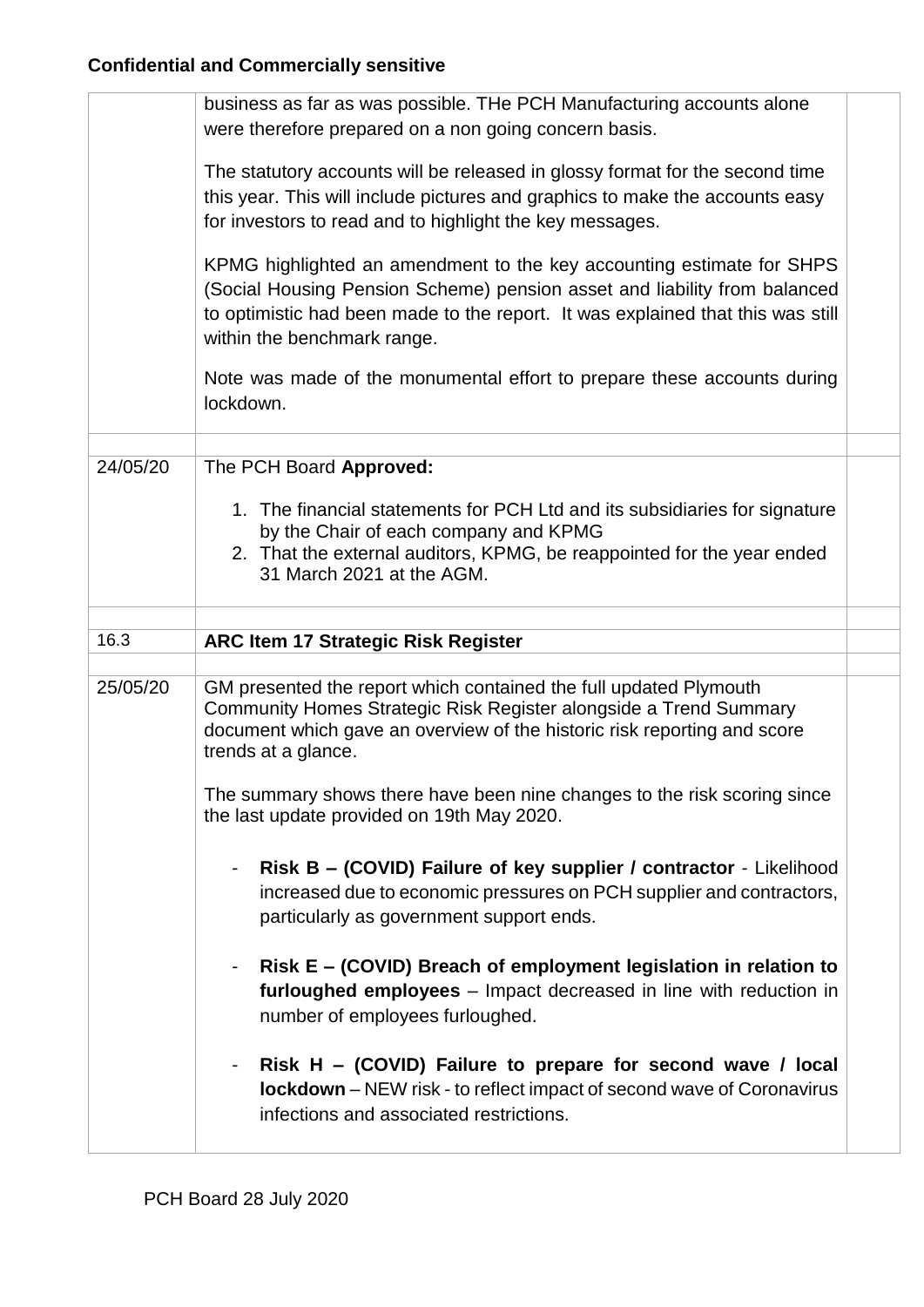|          | Risk 2 - Insufficient public and private funding (Phase 4) -<br>Downgrade reflects PCC receipt of £2.3m funding.                                                                                                                       |           |
|----------|----------------------------------------------------------------------------------------------------------------------------------------------------------------------------------------------------------------------------------------|-----------|
|          | Risk 12 - External environment risk (Financial) - Likelihood<br>increased due to macroeconomic downturn and its subsequent impact<br>on the housing market, tenants and suppliers.                                                     |           |
|          | Risk 15 – External environment risk (Government and Regulatory)<br>- The increase reflects uncertainties in the housing market and<br>government policy following the Covid pandemic.                                                  |           |
|          | Risk 16 - Non-core activities (Income) - Increase in likelihood due<br>to commercial tenant arrears potentially increasing as government<br>grants are no longer available.                                                            |           |
|          | Risk 17 - Viability of PCHMS - Risk has been REMOVED following<br>$\blacksquare$<br>the announcement of the planned closure of PCH Manufacturing in<br>August 2020.                                                                    |           |
|          | Risk 21 - Breach of Health and Safety regulation - Likelihood<br>increased to reflect the pressure on Health and Safety resource due to<br>Covid obligations / preparations and potential for 'business as usual'<br>control failures. |           |
|          | There have also been updates to actions and control wordings within the<br>Strategic Risk Register that have not impacted individual risk ratings.                                                                                     |           |
|          | All risks will continue to be monitored on a quarterly basis, with the next<br>review by EMT to take place during October 2020.                                                                                                        |           |
| 26/05/20 | The following questions were raised:                                                                                                                                                                                                   |           |
|          | DR: Could we explore placing the Zero Carbon agenda on the risk register at<br>some point?                                                                                                                                             | <b>BL</b> |
|          | Response: We will ask the Risk Manger to pick this up as part of his normal<br>review of the Strategic Risk register in the next quarter.                                                                                              |           |
| 27/05/20 | The Board noted the PCH Strategic Risk Register.                                                                                                                                                                                       |           |
|          |                                                                                                                                                                                                                                        |           |
| 17       | Q1 Management accounts - Redacted as Confidential.                                                                                                                                                                                     |           |
|          |                                                                                                                                                                                                                                        |           |
| 28/05/20 |                                                                                                                                                                                                                                        |           |
|          |                                                                                                                                                                                                                                        |           |
|          |                                                                                                                                                                                                                                        |           |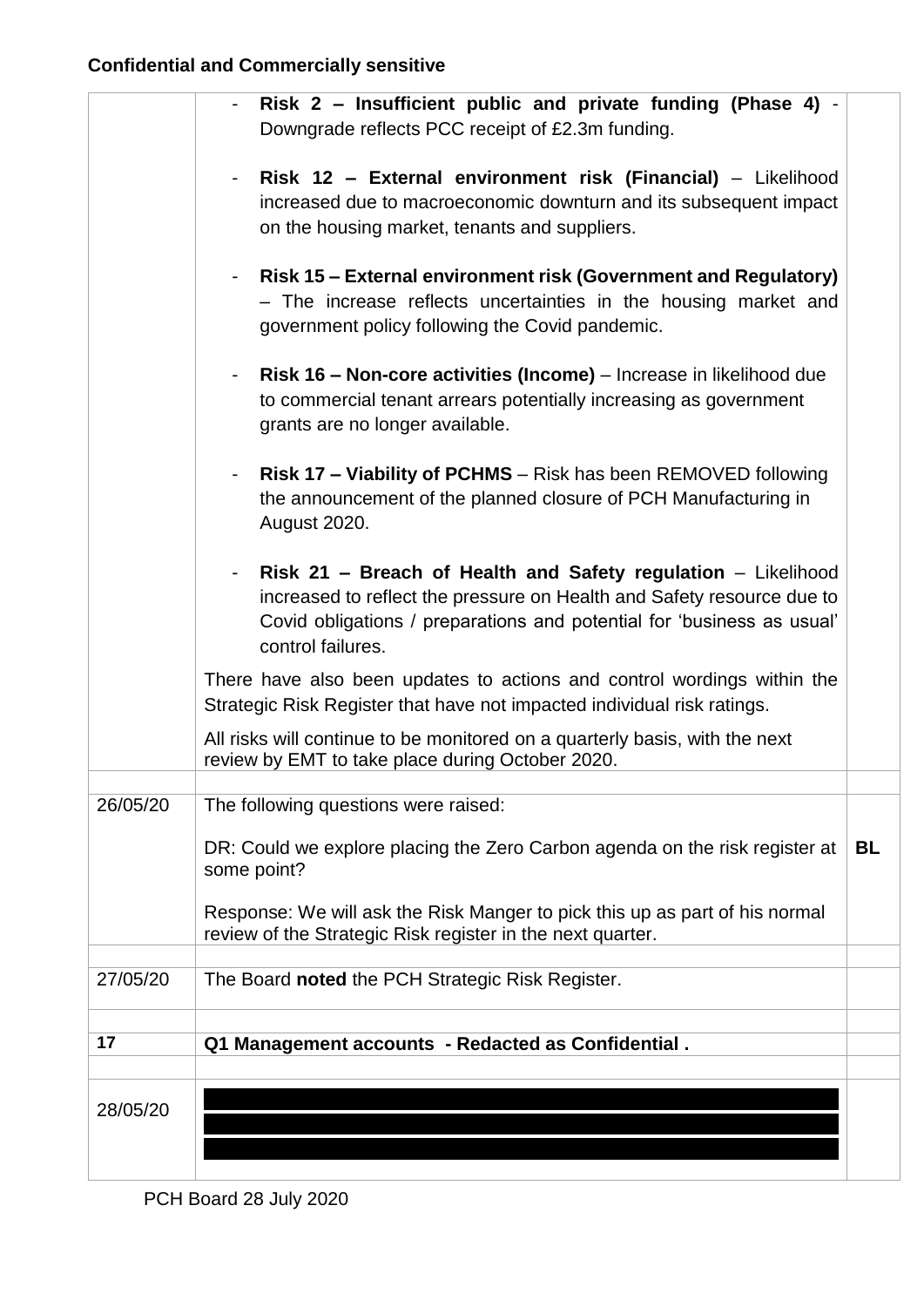| 29/05/20 |  |
|----------|--|
|          |  |
|          |  |
|          |  |
|          |  |
|          |  |
|          |  |
|          |  |
|          |  |
|          |  |
|          |  |
|          |  |
|          |  |
|          |  |
|          |  |
|          |  |
|          |  |
|          |  |
|          |  |
|          |  |
|          |  |
|          |  |
|          |  |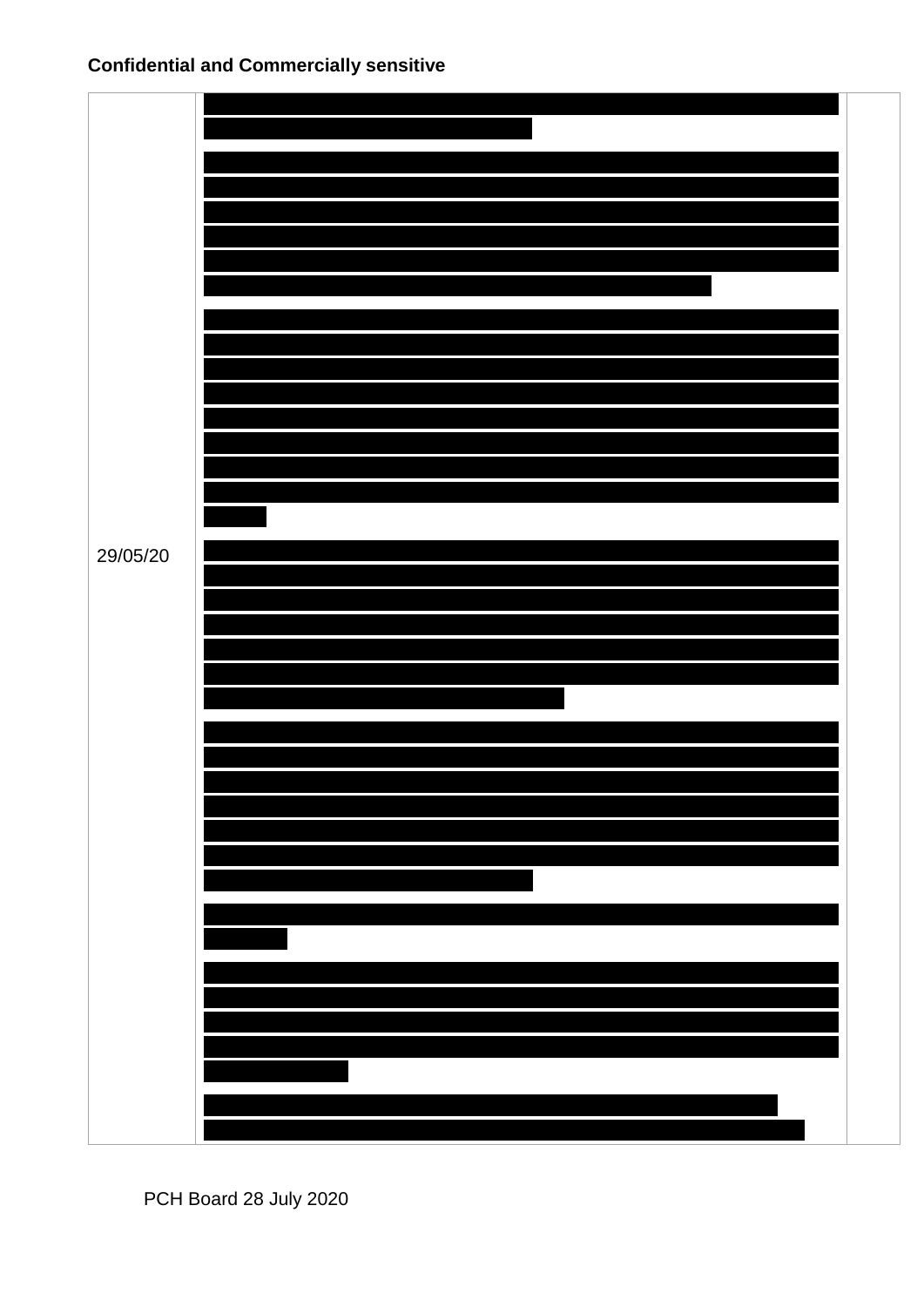



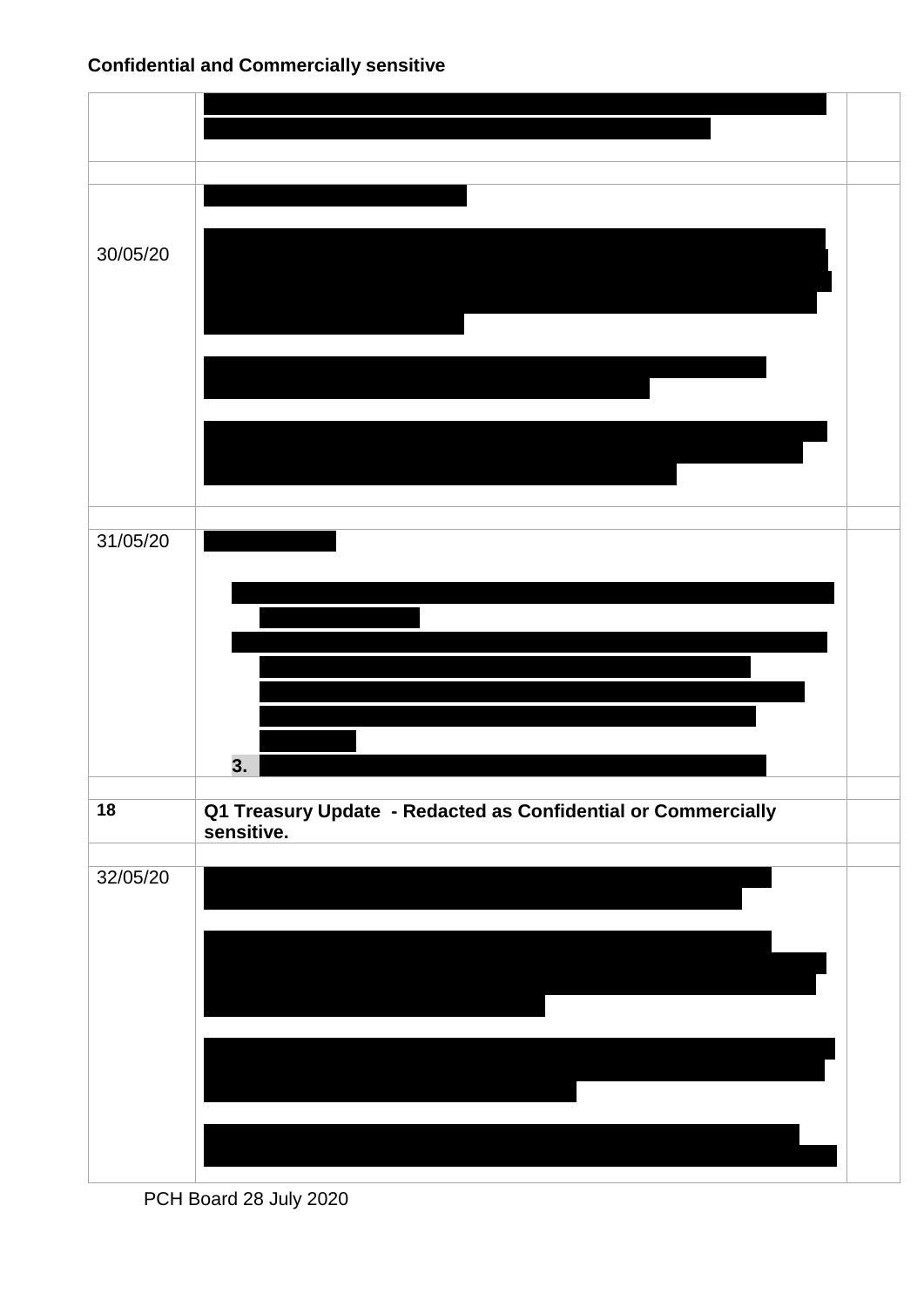| 33/05/20 |                                                                                                               |  |
|----------|---------------------------------------------------------------------------------------------------------------|--|
| 34/05/20 |                                                                                                               |  |
| 35/05/20 |                                                                                                               |  |
| 18.1     | <b>Covenant Carve Out Extension on Barclays Facility- Redacted as Commercially sensitive or Confidential.</b> |  |
| 36/05/20 |                                                                                                               |  |
| 37/05/20 |                                                                                                               |  |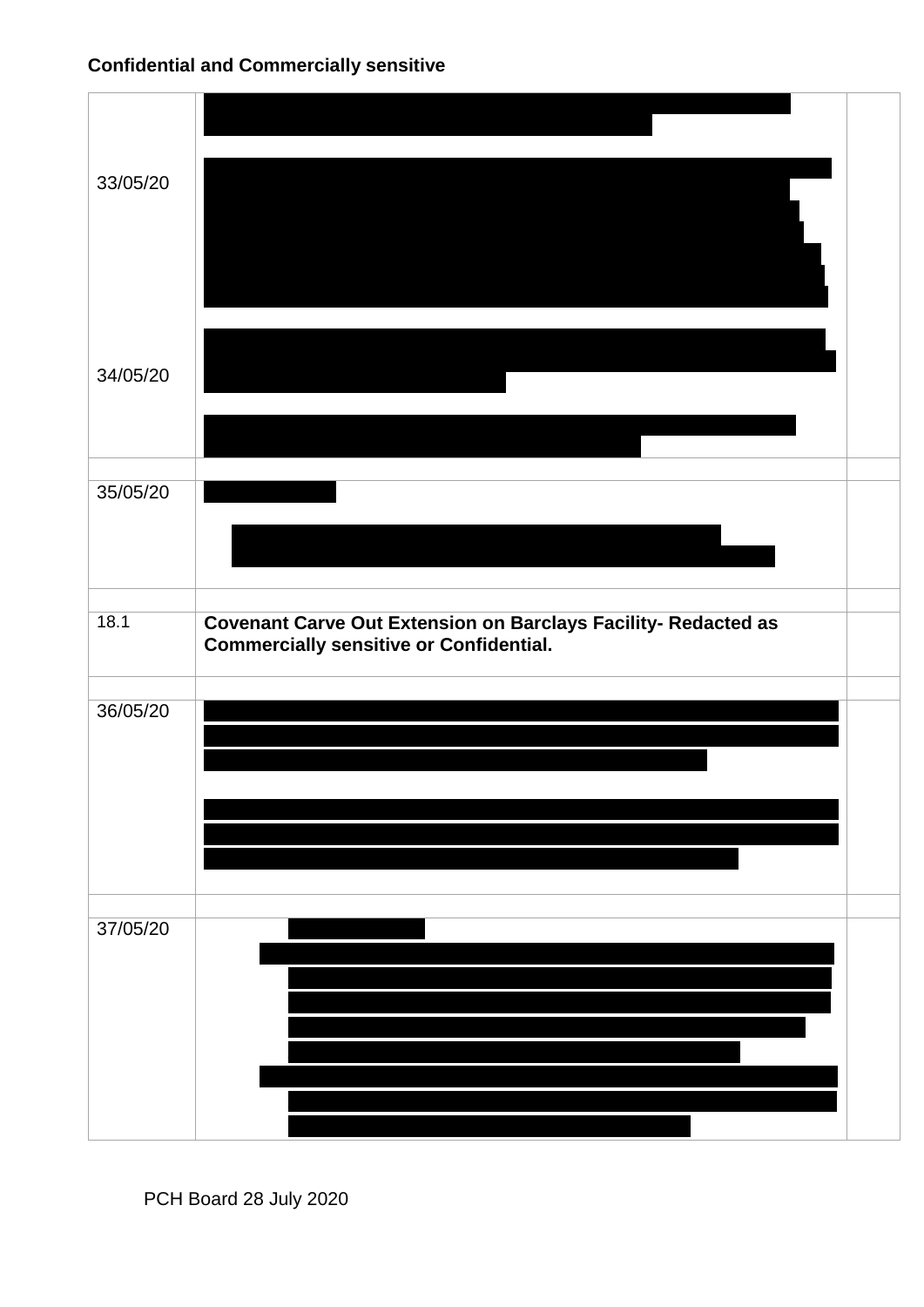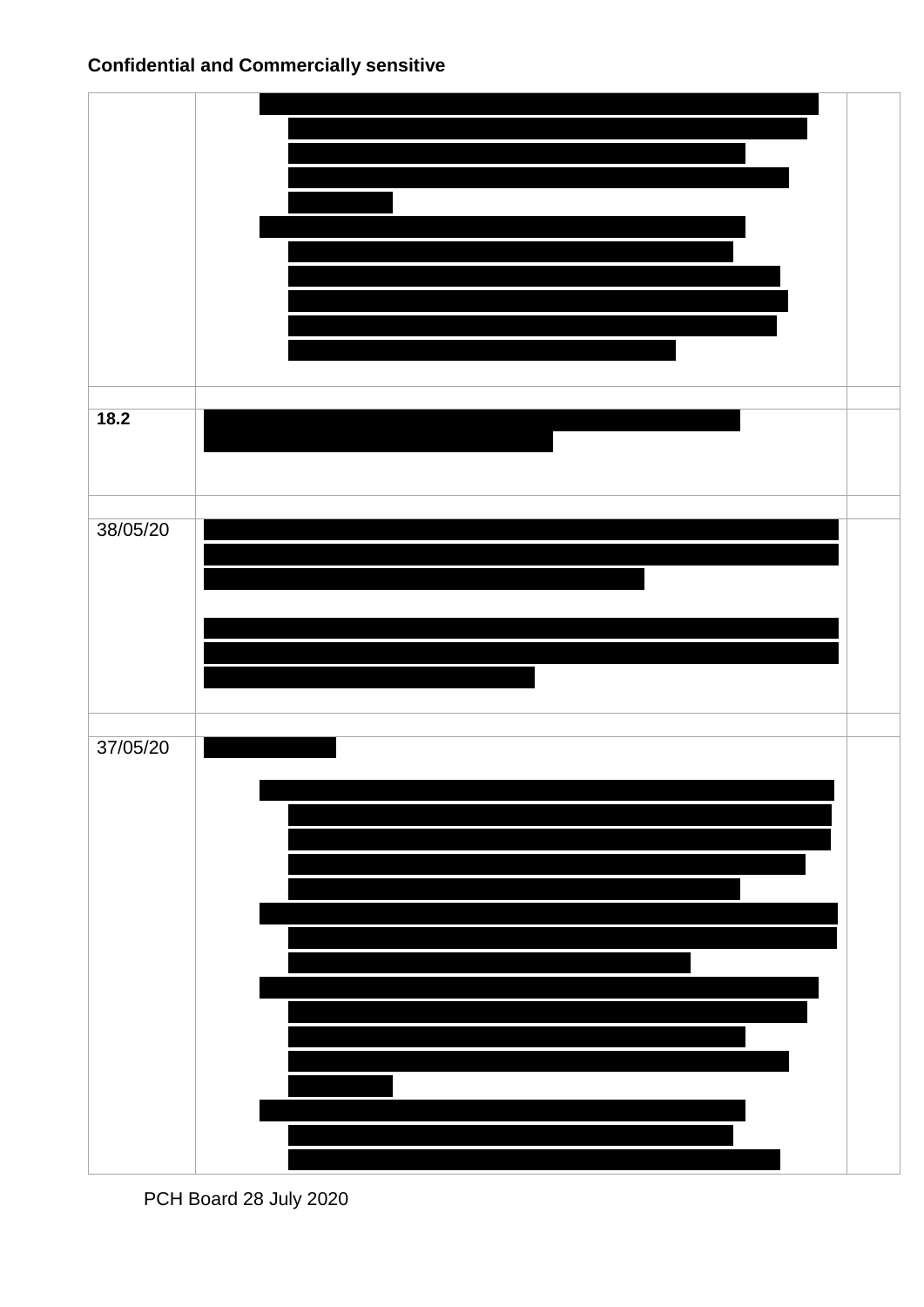| 19       | <b>People Strategy update</b>                                                                                                                                                                     |                                |                                                                                                                                                      |  |  |
|----------|---------------------------------------------------------------------------------------------------------------------------------------------------------------------------------------------------|--------------------------------|------------------------------------------------------------------------------------------------------------------------------------------------------|--|--|
|          |                                                                                                                                                                                                   |                                |                                                                                                                                                      |  |  |
| 38/05/20 | broadly on track with some significant achievement of actions against the<br>agreed strands.                                                                                                      |                                | BW presented the People Strategy update to the board explaining that it was                                                                          |  |  |
|          | At the time of the last update we had recently completed our periodic staff<br>completed and gave rise to a number of actions, some of which were                                                 |                                | survey and were about to embark on a number of focus groups. These were<br>commenced until progress was clearly restricted by the Covid-19 lockdown. |  |  |
|          | During Lockdown our new communication platform Jannet was been used<br>their comments. This resolved many of the communications issues staff<br>raised in the Focus Groups.                       |                                | with good effect to keep staff engaged, updated and allowed them to share                                                                            |  |  |
|          | Covid had not prevented the HR team giving close support to the<br>Manufacturing closure and, in particular, to the staff at Prince Rock to<br>successfully minimise compulsory redundancies.     |                                |                                                                                                                                                      |  |  |
|          | The Post-Covid-19 environment will require a new approach to employee<br>engagement but offered much opportunity for alternative working practices<br>and service improvement going forward.      |                                |                                                                                                                                                      |  |  |
|          | The following questions were raised and answered:                                                                                                                                                 |                                |                                                                                                                                                      |  |  |
| 39/05/20 | GS: Could you provide a tabulation showing the current total number of<br>employees, including PCHMS, how many still on furlough, how many<br>Plumer House based and how many 'out in the field'? |                                | working from home, how many returned to work and of those how many are                                                                               |  |  |
|          | Response: The following are based on today's figures. By 31 <sup>st</sup> August we<br>expect all employees to be off furlough.                                                                   |                                |                                                                                                                                                      |  |  |
|          | <b>Absence Reason</b>                                                                                                                                                                             | <b>Absence</b><br><b>Total</b> |                                                                                                                                                      |  |  |
|          | Furlough                                                                                                                                                                                          | 33                             |                                                                                                                                                      |  |  |
|          | In work                                                                                                                                                                                           | 238                            |                                                                                                                                                      |  |  |
|          | Maternity                                                                                                                                                                                         | $\overline{4}$                 |                                                                                                                                                      |  |  |
|          | Non-working day                                                                                                                                                                                   | 24                             |                                                                                                                                                      |  |  |
|          | On leave                                                                                                                                                                                          | 62                             |                                                                                                                                                      |  |  |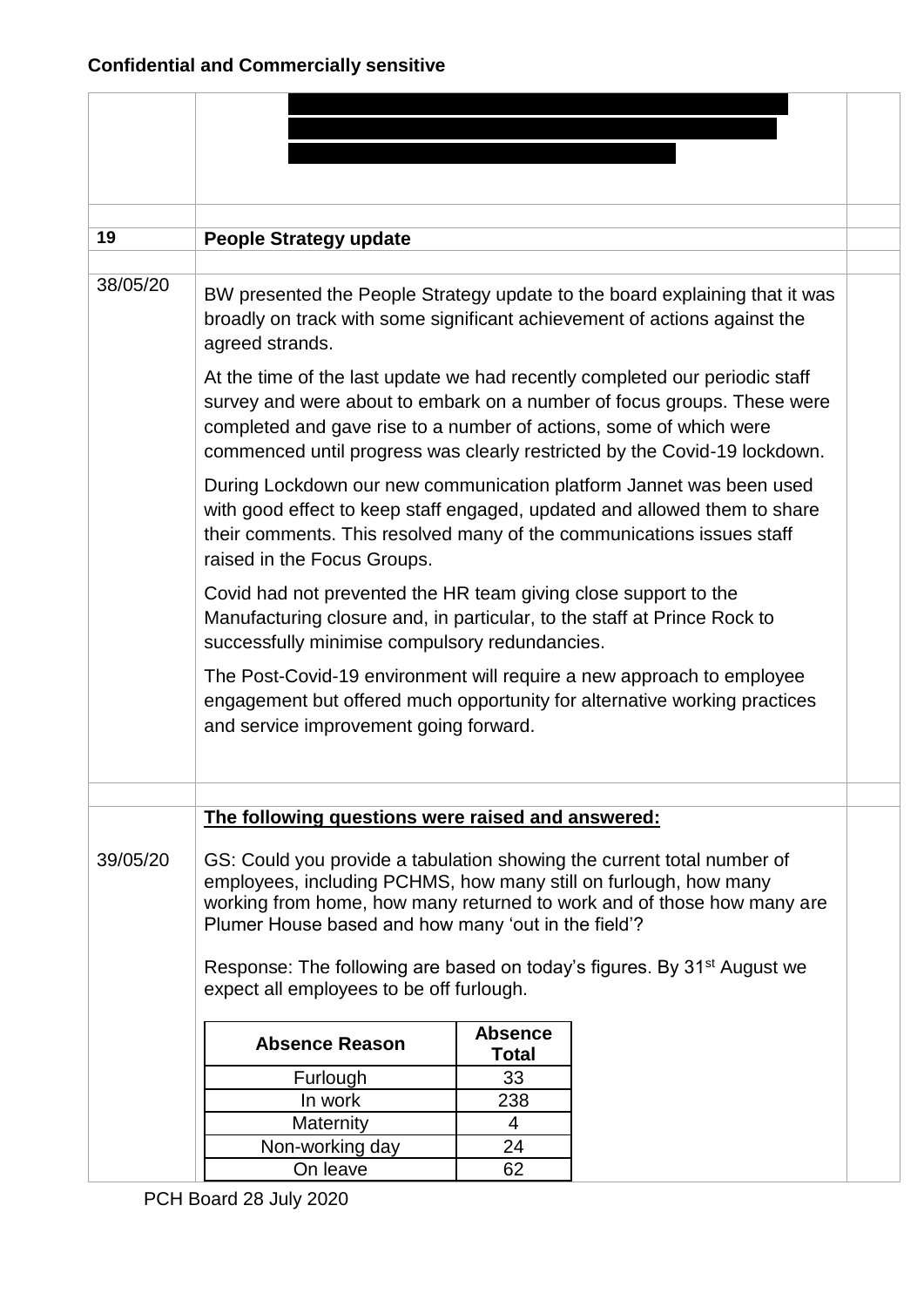|          | Self-isolating: unable to                                                                                                                                                                                                                                                                                                         | 0   |                                                                                                                                                                                                                                                                                                                              |  |
|----------|-----------------------------------------------------------------------------------------------------------------------------------------------------------------------------------------------------------------------------------------------------------------------------------------------------------------------------------|-----|------------------------------------------------------------------------------------------------------------------------------------------------------------------------------------------------------------------------------------------------------------------------------------------------------------------------------|--|
|          | work                                                                                                                                                                                                                                                                                                                              |     |                                                                                                                                                                                                                                                                                                                              |  |
|          | Self-isolating: unknown<br>work status                                                                                                                                                                                                                                                                                            | 0   |                                                                                                                                                                                                                                                                                                                              |  |
|          | Self-isolating: working from<br>home                                                                                                                                                                                                                                                                                              | 1   |                                                                                                                                                                                                                                                                                                                              |  |
|          | <b>Sick</b>                                                                                                                                                                                                                                                                                                                       | 21  |                                                                                                                                                                                                                                                                                                                              |  |
|          | Working from home                                                                                                                                                                                                                                                                                                                 | 296 |                                                                                                                                                                                                                                                                                                                              |  |
|          | <b>Total reported</b>                                                                                                                                                                                                                                                                                                             | 679 |                                                                                                                                                                                                                                                                                                                              |  |
|          | Number of Employees                                                                                                                                                                                                                                                                                                               | 679 |                                                                                                                                                                                                                                                                                                                              |  |
|          | Missing                                                                                                                                                                                                                                                                                                                           | 0   |                                                                                                                                                                                                                                                                                                                              |  |
|          | GS: How much have we invested in equipment to support those working<br>from home?<br>Response: From the start of March 2020 up to the end of June 2020 we<br>have spent £120k on investing in D&IT equipment for staff and currently<br>anticipate another £50k.                                                                  |     |                                                                                                                                                                                                                                                                                                                              |  |
|          | GS: I note a working from home policy is being developed - will this include a<br>rota system so that all employees spend some time 'at the office'?                                                                                                                                                                              |     |                                                                                                                                                                                                                                                                                                                              |  |
|          | Response: Yes, the policy is being consulted on but could include a rota<br>Within the policy we will need to understand the nature of the task people<br>per day plus cleaning and facilities staff.                                                                                                                             |     | system. At the moment we anticipate staff that we would not, at the moment,<br>expect staff to spend more than 3 days per week at their PCH place of work.<br>undertake as attendance will be on a task requirement basis. There is a daily<br>visitor's log for Plumer House and PCH staff are normally in the region of 70 |  |
|          | GS: What pandemic lessons / opportunities are we seeing regarding the<br>future structure of the business?                                                                                                                                                                                                                        |     |                                                                                                                                                                                                                                                                                                                              |  |
|          | Response: The future structure will be considered once we have analysed<br>the impact of this situation but clearly use of space is one area for<br>discussion. We have also noted improved take up and use of digital<br>platforms by employees during this period which is building digital skills - I<br>would wish to review. |     | terms of lessons we are still very reliant on paper based information that we                                                                                                                                                                                                                                                |  |
| 40/05/20 | home working and childcare responsibilities on female workers. How have<br>we supported female staff with caring responsibilities? And male staff who<br>are in this position?                                                                                                                                                    |     | LN: There has been attention in the press to the disproportionate impact of                                                                                                                                                                                                                                                  |  |
|          | all staff including any issues or vulnerabilities they have declared. This has                                                                                                                                                                                                                                                    |     | Response: Throughout the lockdown period we have kept a detailed chart of                                                                                                                                                                                                                                                    |  |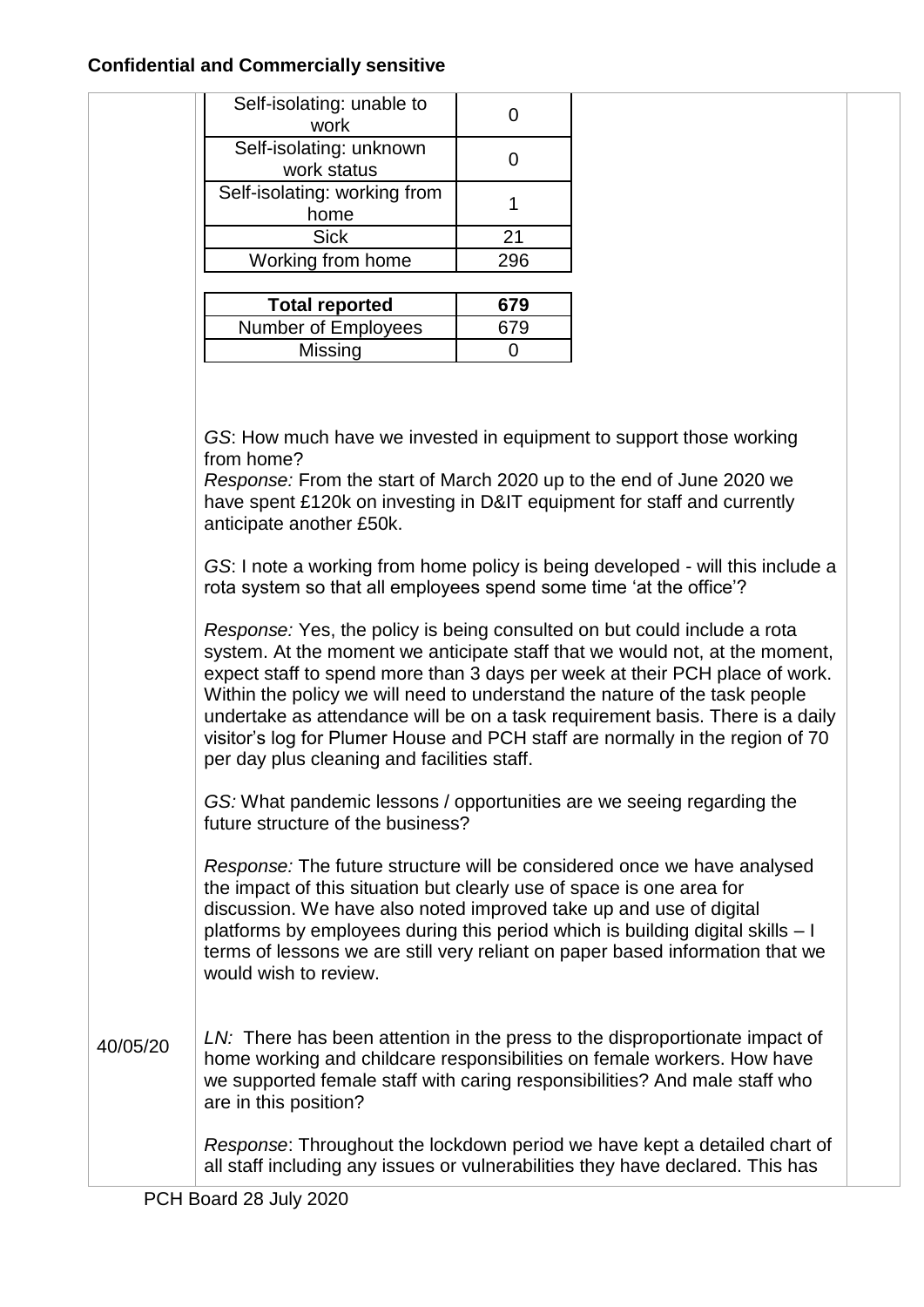allowed us to support them on an individual basis. We are aware of specific childcare issues and we have been very flexible around working times so that they can accommodate home schooling and other necessary activities. This has applied to both male and female colleagues. Our quarterly feedback from our Employee Assistance Program shows a number of staff have accessed support for a number of domestic issues, some of which may be related to working from home. Interestingly these are split 50/50 male / female.

We will continue to monitor this and also see if statistics in the longer term show us any other disproportionate effects, e.g. amongst lower paid staff. We will shortly be surveying our staff to find out more about their experience of Lockdown / Working from Home and what worked, or didn't work for them and what we need to improve or think about.

*LN:* Are we noticing "home working fatigue" creeping in? How can we deal with this? Are there examples of very good practice in home working?

*Response:* It is hoped that rotating staff back through Plumer etc. will help to combat Home Working fatigue. We would also expect to introduce regular opportunities for team meetings ( all being socially distanced at the moment)

*LN:* Have we managed to keep up distance learning and training during lockdown?

*Response:* Online training has taken place throughout lock down, especially with our apprentices who have kept up to date with their coursework online with the college or training provider. We have had several commendations from trainers on how well PCH apprentices have engaged with this. Some of the courses run via online platforms are:

Asbestos Awareness UKATA Risk Assessments IOSH Working Safely Effective Snagging Right to Buy / Right to Acquire Prince Project Management Ladder Inspection Domestic Abuse Risk Assessments 1-2-1 Coaching

It should also be noted that we have been able to access a number of webinar to provide update and learning.

*LN:* Do we have a strategy in place for any future lockdown, particularly anticipating how we would deal with a much reduced or non-existent furlough scheme? and what are our thoughts on future skills needs as we get more involved in development - perhaps around Planning?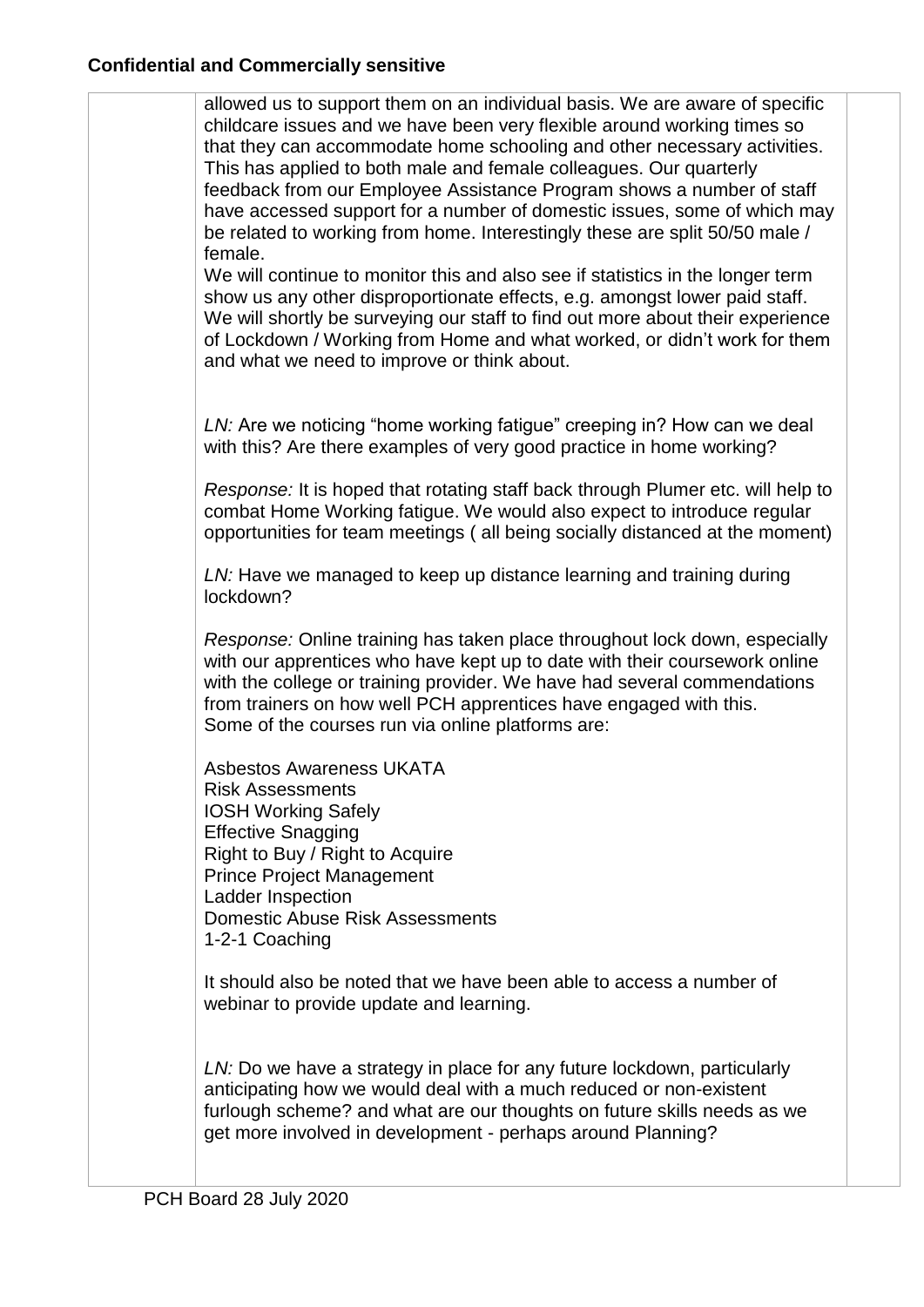41/05/20 42/05/20 43/05/20 *Response*: Future strategy to anticipate a further outbreak will be considered by our Business Continuity Team / EMT. Our experience in this situation will form the basis of a future review. Our annual Training Plan is informed by appraisals, Managers / EMT and the Strategic Business Plan. With a move into increased development, Planning would seem to be an appropriate subject, taking into account any existing skills in the team. Should it be considered a priority it would be included in the forward plan. LP: Ideas Lab - Is it possible to find a way of involving tenants (with the right skills and ideas) into this project? This would be led by PCH staff of course, as I consider that it's worth trying to engage some creative tenants especially as the aim of the Ideas Lab is to improve the work practices and services to benefit the customers. Having some suggestions from the customers they might be a great way of moving things forward. *Response:* This is principally an IT led initiative for which a group of people were specifically trained. It is capable of being applied to other situations so there is a potential for continuous improvement groups and for tenants to be engaged in this way. This will be an area for consideration. *NP:* Covid impact. I'm aware that LiveWest has paid bonuses (don't know how much) to front line staff, such as repairs teams, who have worked directly with residents during lockdown and subsequently. Is this something we considered? What are the pros and cons of doing so? *Response:* We are aware that some HA's have awarded bonuses, but most have not. EMT specifically discussed this and felt that it could be divisive and all staff have received full pay during lockdown and have paid their part throughout. The general sense of feedback we have had is that staff overall have felt supported by PCH during the pandemic. *DR:* What percentage of staff will continue to work from home after the Covid crisis? How much, if anything, would having staff work from home save us? Will our sickness policy need to be revised to meet the aspirations of a working from home policy? *Response:* Subject to the Working from Home policy being finalised we could be looking at around 50% (300 +) working from home at some time. At this stage it is not possible to cost this further work will need to take place following the consultation and a review of other ancillary policies such as mileage and home expenses. We would expect a number of our policies will need to be reviewed and revised as we prepare for the new normal. 44/05/20 The PCH Board **Noted** the People Strategy Update and thanks BW for his work and dedication in his time as head of HR.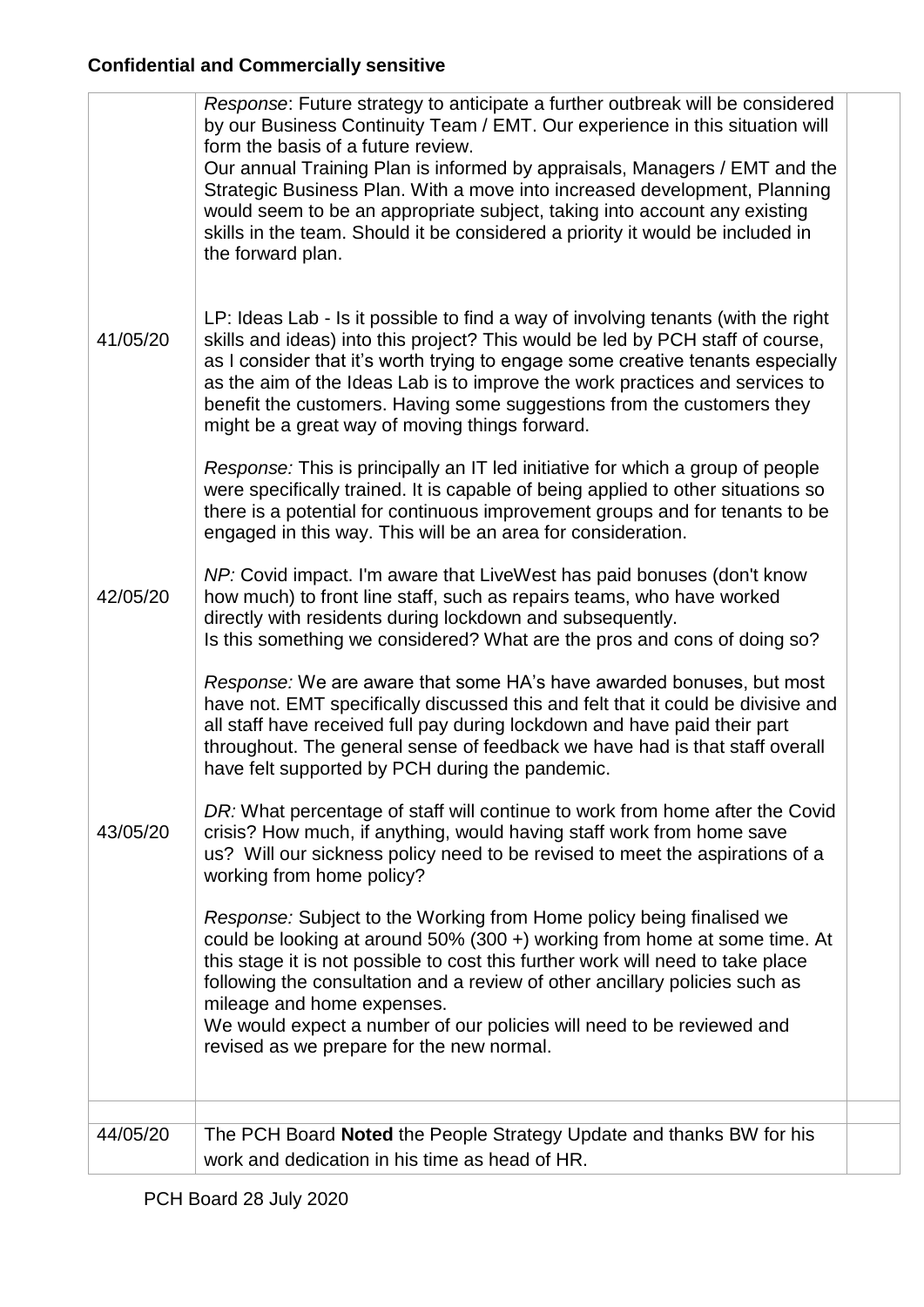| 20       | 6 Month procurement update                                                                                                                                                                                                                                                                                                                                                                |           |
|----------|-------------------------------------------------------------------------------------------------------------------------------------------------------------------------------------------------------------------------------------------------------------------------------------------------------------------------------------------------------------------------------------------|-----------|
| 45/05/20 |                                                                                                                                                                                                                                                                                                                                                                                           |           |
|          | MS presented the board with an update on the procurement projects for<br>the next 36 months presented to PCH Board for delegation of contract<br>approval to EMT directors (in accordance with Contract Standing Orders).                                                                                                                                                                 |           |
|          | It was explained that this is a rolling list which will include all known<br>procurements for the foreseeable future requiring board delegation.<br>A review of supply chain actions and performance was presented including<br>spend (SME/PL Postcode), efficiencies and cost avoidances and progress<br>in implementing the Supply Chain Strategy.                                      |           |
| 46/05/20 | <b>Following questions were raised:</b>                                                                                                                                                                                                                                                                                                                                                   |           |
|          | GS: Can you provide a table showing the annualised spend on professional<br>services by the top 10 providers?                                                                                                                                                                                                                                                                             |           |
|          | Response: This will be circulated to Board members.                                                                                                                                                                                                                                                                                                                                       | <b>MS</b> |
|          | NP: Does this reflect the possible slippage of any regeneration schemes<br>caused by progressing with Marlborough House refurbishment?                                                                                                                                                                                                                                                    |           |
|          | Response: Yes this is taking into consideration Marlborough. However<br>timescales in the 36 month plan are not fixed especially on the regeneration<br>schemes which in the report have a starting date "tbc". We acknowledge that<br>there may be variations in dates but the schemes will need to be procured.<br>As a result of consultancy on these schemes options may be reviewed. |           |
| 47/05/20 | The PCH Board                                                                                                                                                                                                                                                                                                                                                                             |           |
|          |                                                                                                                                                                                                                                                                                                                                                                                           |           |
|          | 1. Approved delegation of all contract approval authority to EMT (<br>except for any contracts which board member wish to retain)                                                                                                                                                                                                                                                         |           |
|          | 2. Noted the performance and supply chain strategy implementation<br>process.                                                                                                                                                                                                                                                                                                             |           |
|          |                                                                                                                                                                                                                                                                                                                                                                                           |           |
| 21       | Asset Management Strategy Monitoring - redacted as Confidential or<br>commercially sensitive.                                                                                                                                                                                                                                                                                             |           |
| 48/05/20 | The Asset Management Strategy set out the types and numbers of<br>properties PCH own; the income they raise; the costs of keeping them in<br>excellent order; and how we will optimise both the social and investment                                                                                                                                                                     |           |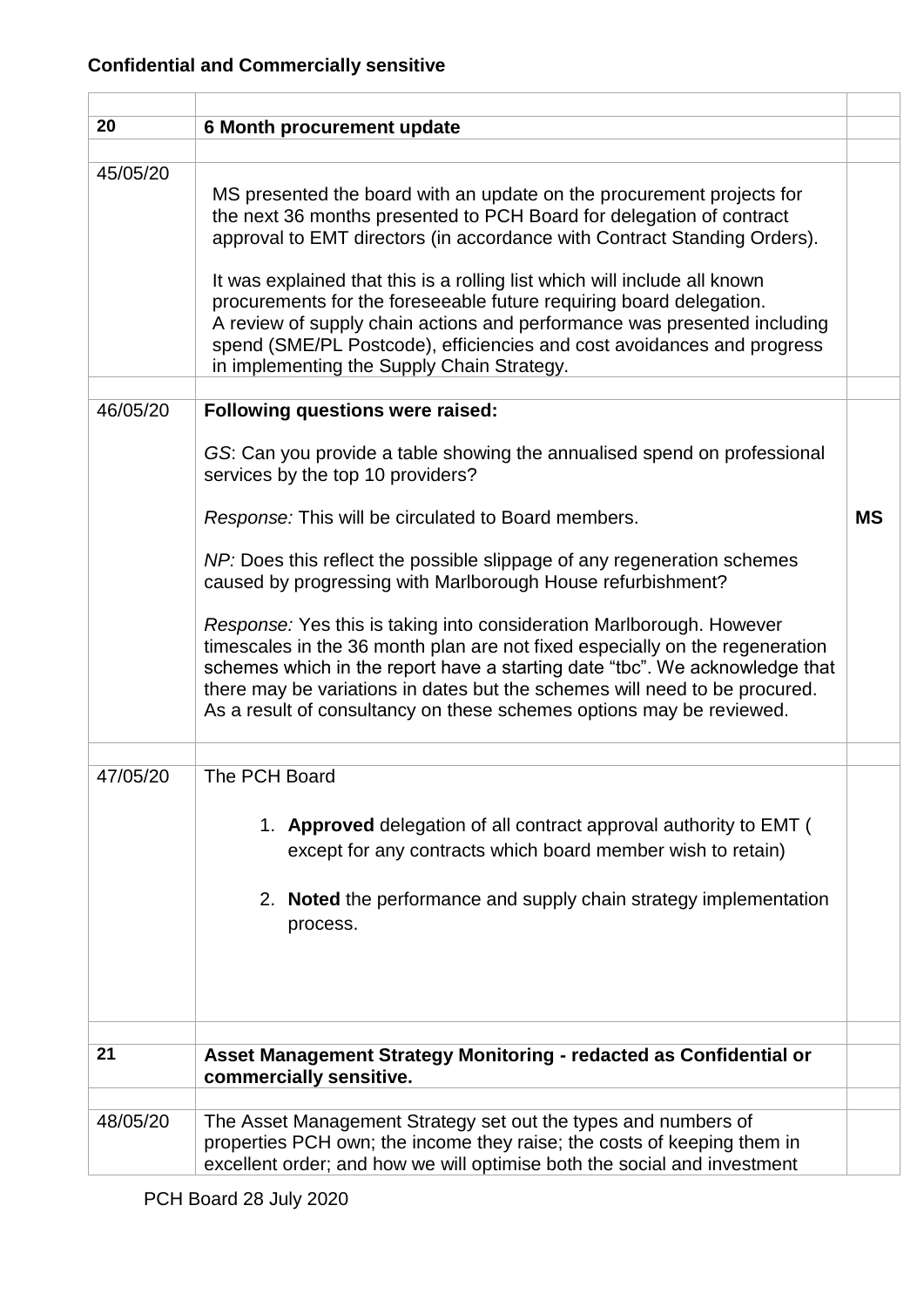|          | value of our property – for our current & future residents; for our business,<br>and for Plymouth.                                                                                                                                                                                                                                                                                                                                                                                                                                                                                                                                                                                                                                                                                                                                              |  |
|----------|-------------------------------------------------------------------------------------------------------------------------------------------------------------------------------------------------------------------------------------------------------------------------------------------------------------------------------------------------------------------------------------------------------------------------------------------------------------------------------------------------------------------------------------------------------------------------------------------------------------------------------------------------------------------------------------------------------------------------------------------------------------------------------------------------------------------------------------------------|--|
|          | Having a strategy in place enables PCH to deliver planned maintenance<br>rather working on a reactive basis.                                                                                                                                                                                                                                                                                                                                                                                                                                                                                                                                                                                                                                                                                                                                    |  |
|          |                                                                                                                                                                                                                                                                                                                                                                                                                                                                                                                                                                                                                                                                                                                                                                                                                                                 |  |
|          | The following questions were raised and answered:                                                                                                                                                                                                                                                                                                                                                                                                                                                                                                                                                                                                                                                                                                                                                                                               |  |
| 49/05/20 | LN: This contains some very useful and encouraging information e.g. around<br>the repairs programme and resident satisfaction. As before, I'm also<br>interested in whether we might do more strategic review of our stock to<br>identify further development opportunities e.g. intensifying development on<br>sites such as some at Whitleigh, or considering disposals, acquisitions or<br>swaps, and would welcome thoughts on this.                                                                                                                                                                                                                                                                                                                                                                                                        |  |
|          | Response We do look at sites around our estates for development                                                                                                                                                                                                                                                                                                                                                                                                                                                                                                                                                                                                                                                                                                                                                                                 |  |
|          | opportunities.                                                                                                                                                                                                                                                                                                                                                                                                                                                                                                                                                                                                                                                                                                                                                                                                                                  |  |
|          | There may be other opportunities to increase stock density but they are<br>invariably hugely expensive with only net additional stock being eligible for<br>Homes England grant funding. North Prospect was agreed at transfer and is<br>an exception to this grant funding rule. In this case, despite increasing<br>density, cross-subsidy from open market sale and receipt of grant funding,<br>the cost and subsidy requirement from PCH speak for themselves. The<br>ability to increase height of existing stock merits further investigation but is<br>more problematic following both anticipated, and changes made to date, to<br>Building and other Regulations. PCH welcomes opportunities to take<br>transferred stock from other Housing Associations but 'swaps' seem less<br>likely with most of PCH stock located in Plymouth. |  |
|          | However we do and have acquire properties from organisations looking to<br>move away from the Plymouth area, examples of this are Poets Corner and<br>Little America.                                                                                                                                                                                                                                                                                                                                                                                                                                                                                                                                                                                                                                                                           |  |
| 50/05/20 | NP: Page 5: Programme vs Delivery. We seem to have delivered<br>improvements to considerably more units than had been programmed and<br>with little variance to the budget. How was this achieved? Is it through<br>changes to the programme (e.g. bringing in schemes providing higher<br>outputs for same spend) or through making spend go further?                                                                                                                                                                                                                                                                                                                                                                                                                                                                                          |  |
|          | Response: The increase in the number of units being delivered is due to a<br>mixture of reasons which include:                                                                                                                                                                                                                                                                                                                                                                                                                                                                                                                                                                                                                                                                                                                                  |  |
|          | The Planned Programme and the Planned Programme Plus programmes,<br>we allow an element of contingency for the projects which if not required can<br>be used to undertake additional works. With regard to scoping of works we<br>are also seeing wash-downs (page 9) and maintenance to external<br>boundaries and out buildings, rather than repainting of the whole house,                                                                                                                                                                                                                                                                                                                                                                                                                                                                   |  |
|          |                                                                                                                                                                                                                                                                                                                                                                                                                                                                                                                                                                                                                                                                                                                                                                                                                                                 |  |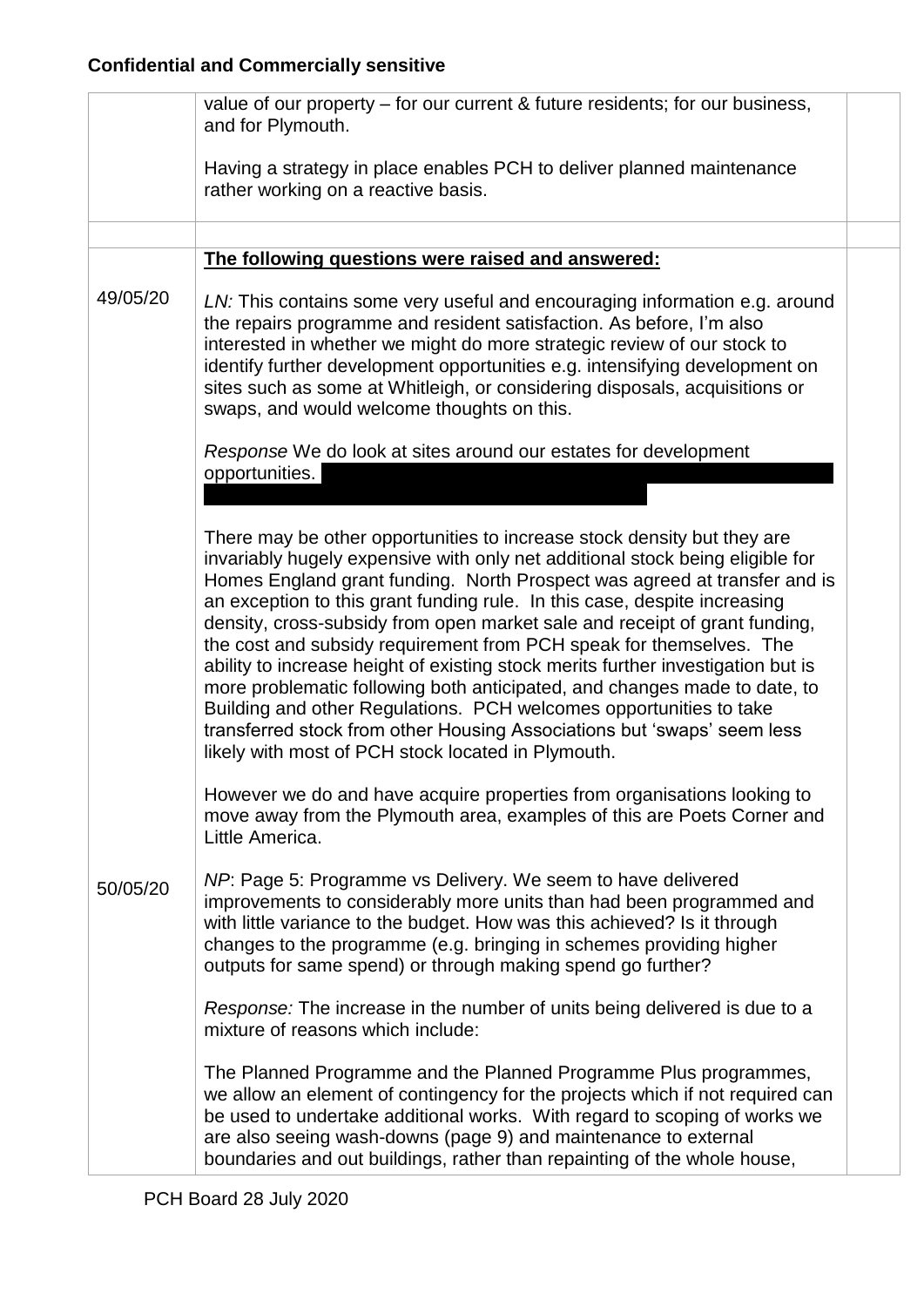| predominantly on External Wall Insulated homes. The contract supervisors                                                                                                                                                                                                                                                                                                                                                                                                                                                                                                                                                                                                                                                          |                                                                                                                                                                                                                             |                |                                                                            |
|-----------------------------------------------------------------------------------------------------------------------------------------------------------------------------------------------------------------------------------------------------------------------------------------------------------------------------------------------------------------------------------------------------------------------------------------------------------------------------------------------------------------------------------------------------------------------------------------------------------------------------------------------------------------------------------------------------------------------------------|-----------------------------------------------------------------------------------------------------------------------------------------------------------------------------------------------------------------------------|----------------|----------------------------------------------------------------------------|
|                                                                                                                                                                                                                                                                                                                                                                                                                                                                                                                                                                                                                                                                                                                                   | approach to this is generating better value for money for PCH and enables<br>us to deliver more for the same budget.                                                                                                        |                |                                                                            |
|                                                                                                                                                                                                                                                                                                                                                                                                                                                                                                                                                                                                                                                                                                                                   | On capital spend we use smaller value items as roofs to flex programmes<br>where larger schemes have been delayed so this results in larger numbers<br>of units being completed on these programmes.                        |                |                                                                            |
| deficiencies identified in dwellings                                                                                                                                                                                                                                                                                                                                                                                                                                                                                                                                                                                                                                                                                              | Page 6: What is HHSRS? Response: HHSRS is the Housing, Health and<br>Safety Rating System is a risk based evaluation tool used to identify and<br>protect against potential risks and hazards to health and safety from any |                |                                                                            |
|                                                                                                                                                                                                                                                                                                                                                                                                                                                                                                                                                                                                                                                                                                                                   | Page 7: Net gains to rental stock (41) is different to the figure in the<br>Consolidated Financial Statement (63). Why different?<br>Response: This figure excludes shared ownership                                        |                |                                                                            |
|                                                                                                                                                                                                                                                                                                                                                                                                                                                                                                                                                                                                                                                                                                                                   | wrong. See same table in Consolidated Financial Statement.<br>Response: This was a mistake and will be rectified.                                                                                                           |                | Page 8: Rents table. I think the years shown in the column headings may be |
| Page 12: Did we overspend on Teats Hill and Keat Street or is this spending<br>brought forward from a previous year? If overspend what was the reason?<br>Response: The budgets provided at the start of the year, were indicative<br>budgets and were not the tender prices which were eventually realised. An<br>increase to contract sum has also occurred, these are primarily to works<br>which only became apparent following opening up of the project, e.g. wall<br>insulation and replacement cavity ties<br>Page 15: Looks like something has gone awry with the variance shown in<br>the table showing main capital works spend against budget. The variances<br>are still substantial - what is the reason for this?- |                                                                                                                                                                                                                             |                |                                                                            |
|                                                                                                                                                                                                                                                                                                                                                                                                                                                                                                                                                                                                                                                                                                                                   |                                                                                                                                                                                                                             |                |                                                                            |
|                                                                                                                                                                                                                                                                                                                                                                                                                                                                                                                                                                                                                                                                                                                                   | Response Yes the table requires updating, the figures have been rectified:                                                                                                                                                  |                |                                                                            |
| Main Capital<br>works                                                                                                                                                                                                                                                                                                                                                                                                                                                                                                                                                                                                                                                                                                             | 2019/20 Budget                                                                                                                                                                                                              | 2019/20 Actual | <b>Difference</b>                                                          |
| Window                                                                                                                                                                                                                                                                                                                                                                                                                                                                                                                                                                                                                                                                                                                            | 1,052,000                                                                                                                                                                                                                   | 1,106,756      | +54,756                                                                    |
| Replacement<br>Roof<br>Replacement                                                                                                                                                                                                                                                                                                                                                                                                                                                                                                                                                                                                                                                                                                | 1,530,000                                                                                                                                                                                                                   | 2,171,182      | $+641,182$                                                                 |

Budgets were those with which we started the year, some of the blocks were tendered in year, so although these were the indicative budgets, they are not the tendered contract value, which came in higher than these amounts. As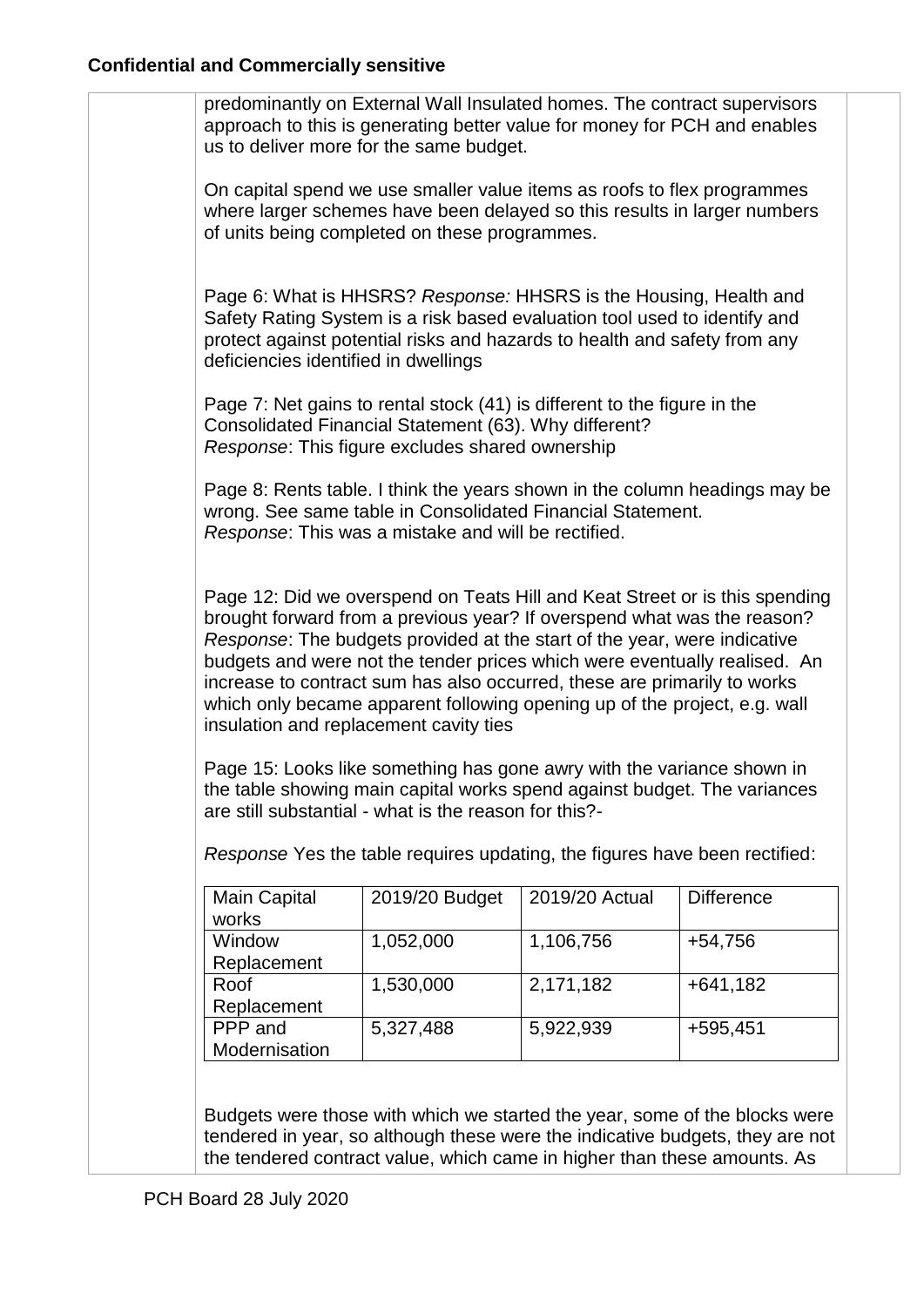|          | the year progressed when we saw underspend on capital items across the<br>department on components, such as kitchens and bathrooms, and utilised to<br>spend on these capital items such as roofing where we were able to offset<br>underspend elsewhere. |  |
|----------|-----------------------------------------------------------------------------------------------------------------------------------------------------------------------------------------------------------------------------------------------------------|--|
| 51/05/20 | The Board noted the Asset Management Strategy update.                                                                                                                                                                                                     |  |
| 22       |                                                                                                                                                                                                                                                           |  |
|          | Q1 Performance update                                                                                                                                                                                                                                     |  |
| 52/05/20 | GM presented an update on the Q1 performance based on the 2017-2022<br><b>Strategic Business Plan.</b>                                                                                                                                                    |  |
|          | Key performance indicators in summary:                                                                                                                                                                                                                    |  |
|          | Green / On Target: 11                                                                                                                                                                                                                                     |  |
|          | Amber / Warning: 3                                                                                                                                                                                                                                        |  |
|          | Red / Alert: 2                                                                                                                                                                                                                                            |  |
|          | Due to the current Coronavirus crisis, to avoid taking SMT's focus away from<br>delivering essential services, this report continues to report on the KPI<br>outturns only.                                                                               |  |
|          | As the lock down is easing and we see people come back to work the areas<br>where performance had dipped are coming back up to pre-Covid levels.                                                                                                          |  |
|          | The rent arrears figures were discussed and the ongoing work that our staff<br>undertake to support our residents who have long terms or recent financial<br>difficulties during the pandemic                                                             |  |
| 53/05/20 | The PCH Board noted the Q1 performance Update.                                                                                                                                                                                                            |  |
|          |                                                                                                                                                                                                                                                           |  |
| 23       | <b>Board Member Re-appointments</b>                                                                                                                                                                                                                       |  |
|          |                                                                                                                                                                                                                                                           |  |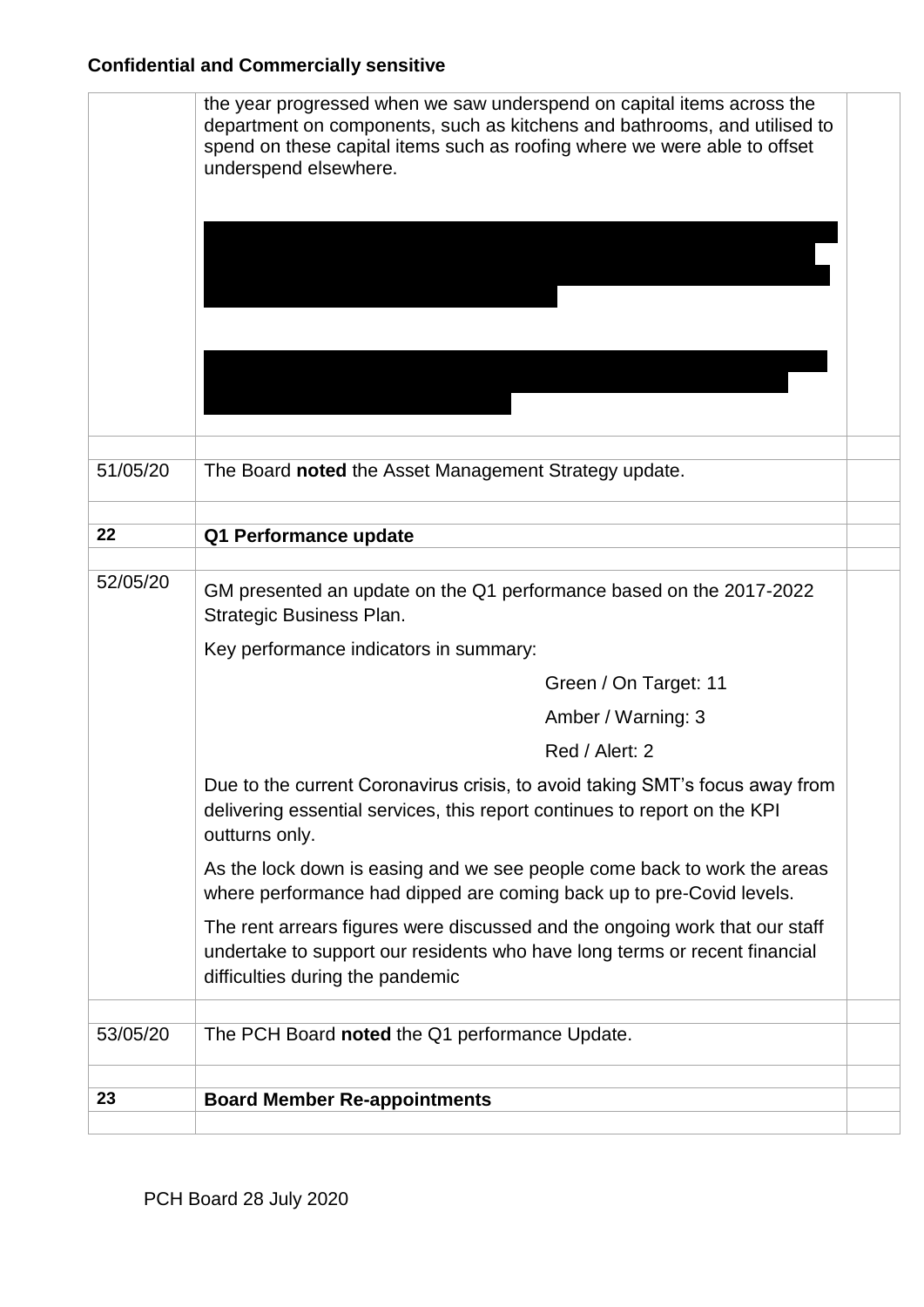| 54/05/20 | The succession plan highlighted that three existing Board members will reach<br>the end of their current terms of appointment as Board members during 2020<br>- Tina Tuohy in May 2020, Nick Lewis in August 2020 and Simon Ashby in<br>September 2020.                                                                                                                           |                  |
|----------|-----------------------------------------------------------------------------------------------------------------------------------------------------------------------------------------------------------------------------------------------------------------------------------------------------------------------------------------------------------------------------------|------------------|
|          | The PCH rules state that a full review of individual Board member performance<br>and the skills needed by the Board should be undertaken before a second or<br>third term of office is agreed. This is to support effective succession planning<br>and to ensure that the PCH                                                                                                     |                  |
|          | All three Board members were eligible, and wished, to stand for re-<br>appointment for a further three year term and therefore end of term reviews<br>were carried out with the panel recommending that all three are re-appointed<br>for a further three year term.                                                                                                              |                  |
|          | Nick Lewis will also come to the end of his term a Chair in October 2020 and<br>this was also considered by the panel who have recommended his<br>reappointment.                                                                                                                                                                                                                  |                  |
| 55/05/20 | That the PCH Board approve:                                                                                                                                                                                                                                                                                                                                                       |                  |
|          | 1. The re-appointment of Tina Tuohy, Nick Lewis and Simon Ashby as<br>PCH Board members for a further term of three years<br>2. The re-appointment of Nick Lewis as PCH Chair for a further 3 years<br>from October 2020<br>3. A Chair succession plan to be developed and brought to the Board for<br>consideration with a view to a new Chair being appointed in April<br>2022. | BP/<br><b>NL</b> |
|          |                                                                                                                                                                                                                                                                                                                                                                                   |                  |
| 56/05/20 | CW, JW, VL, AB, CJ left the meeting.                                                                                                                                                                                                                                                                                                                                              |                  |
|          |                                                                                                                                                                                                                                                                                                                                                                                   |                  |
|          |                                                                                                                                                                                                                                                                                                                                                                                   |                  |
|          |                                                                                                                                                                                                                                                                                                                                                                                   |                  |

PCH Board 28 July 2020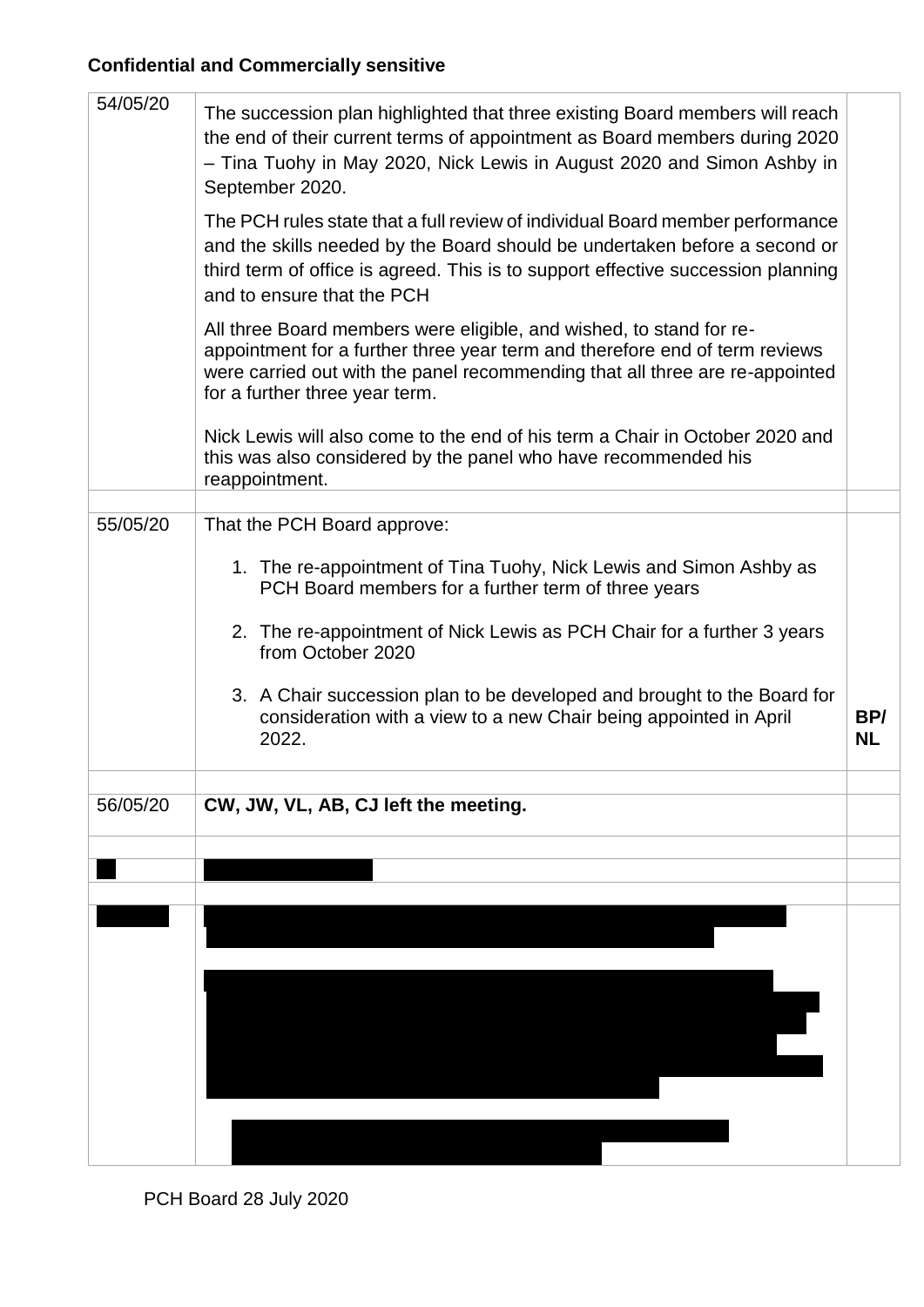PCH Board 28 July 2020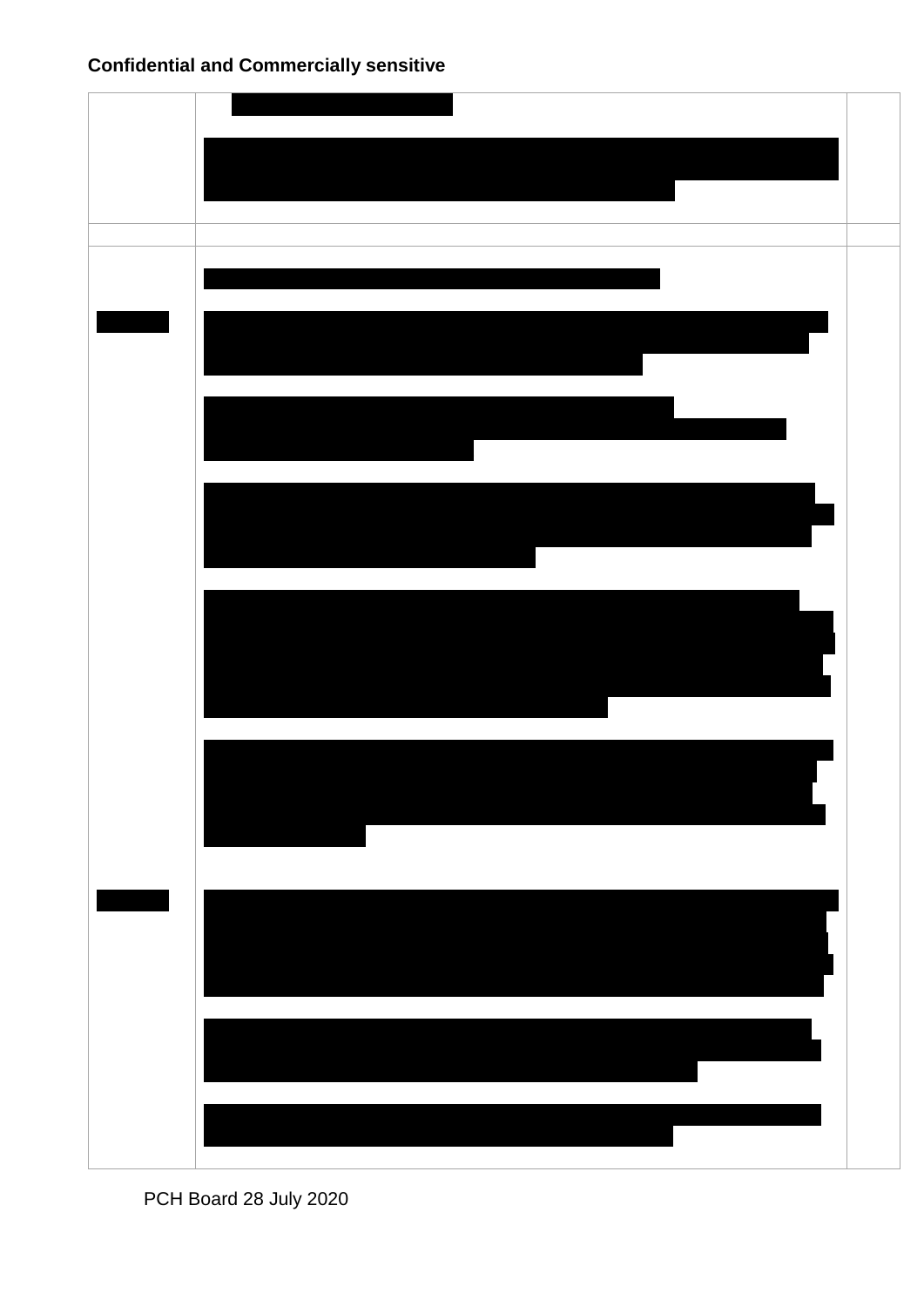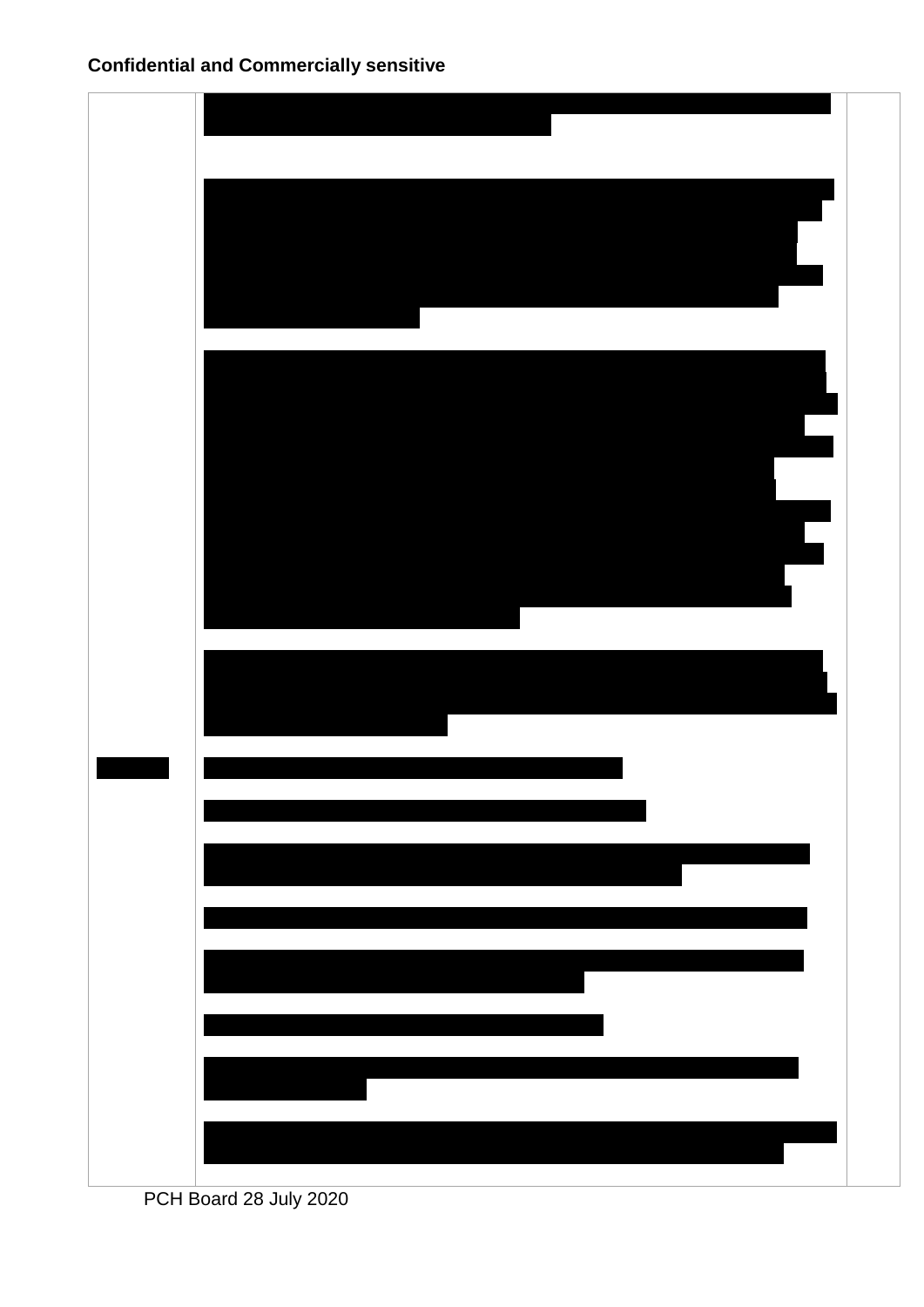PCH Board 28 July 2020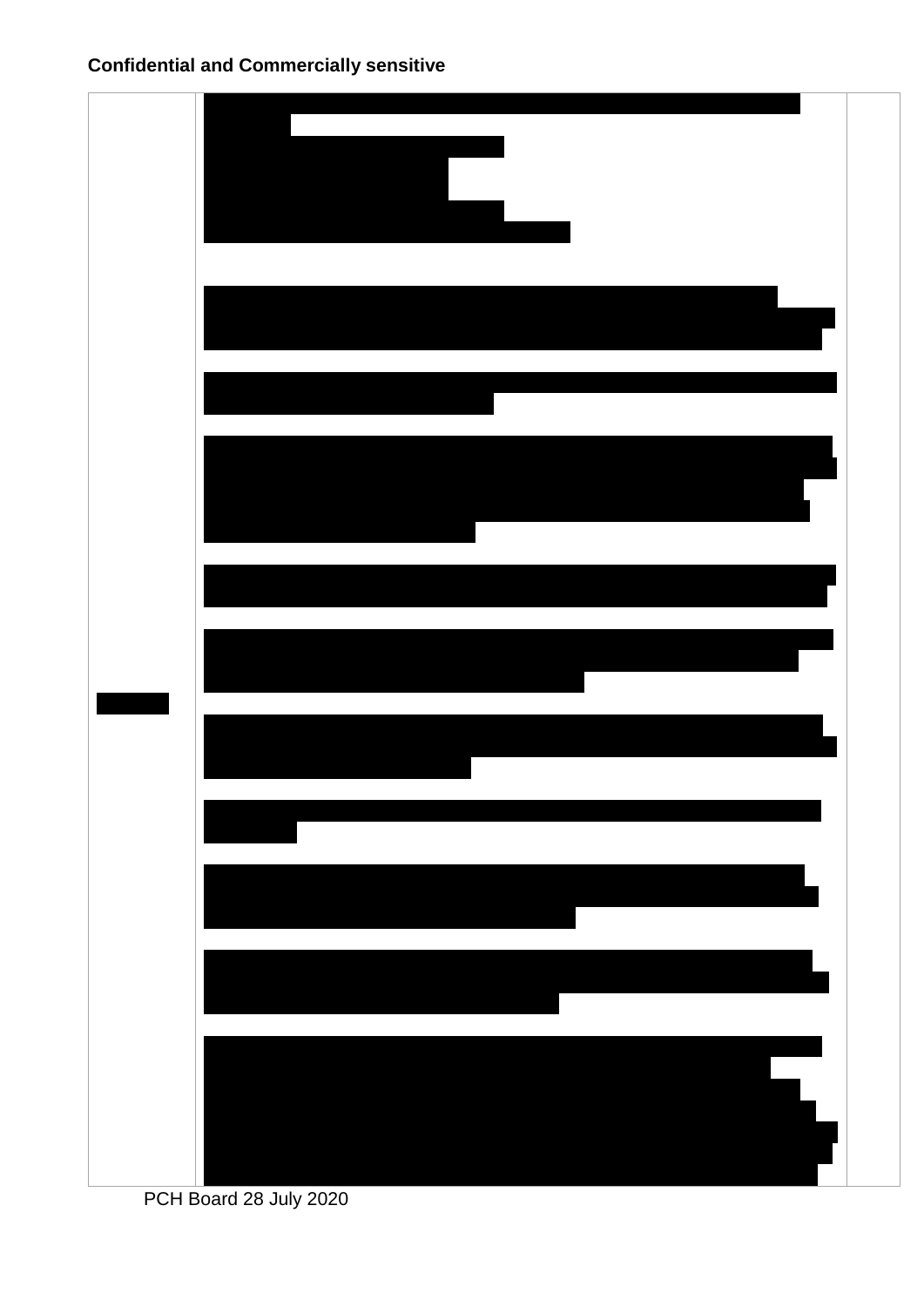| 62/05/20 | Date of next meeting 15 September 2020 |  |
|----------|----------------------------------------|--|
|          |                                        |  |
|          | Meeting finished at 18:33pm            |  |

Signature…………………………………………Nick Lewis – Chair Date ……………….

Certified as a true copy ………………………………Belinda Pascoe, Head of Governance

Date………………..